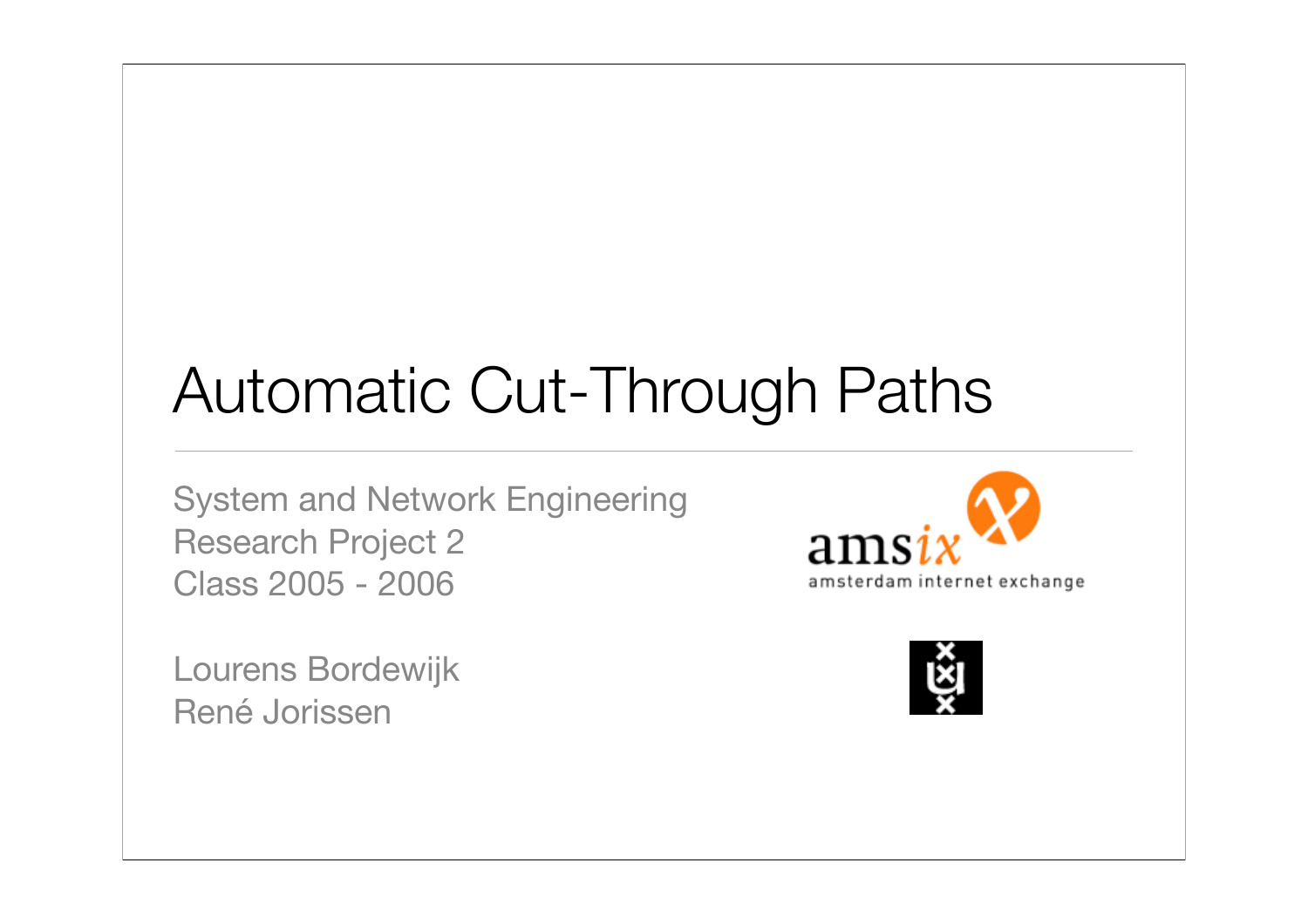### Agenda





- ‣ AMS-IX network
- ‣ Problem definition
- ‣ Cut-through path
- ‣ RBridges
- ‣ Additional solution
- ▶ Conclusion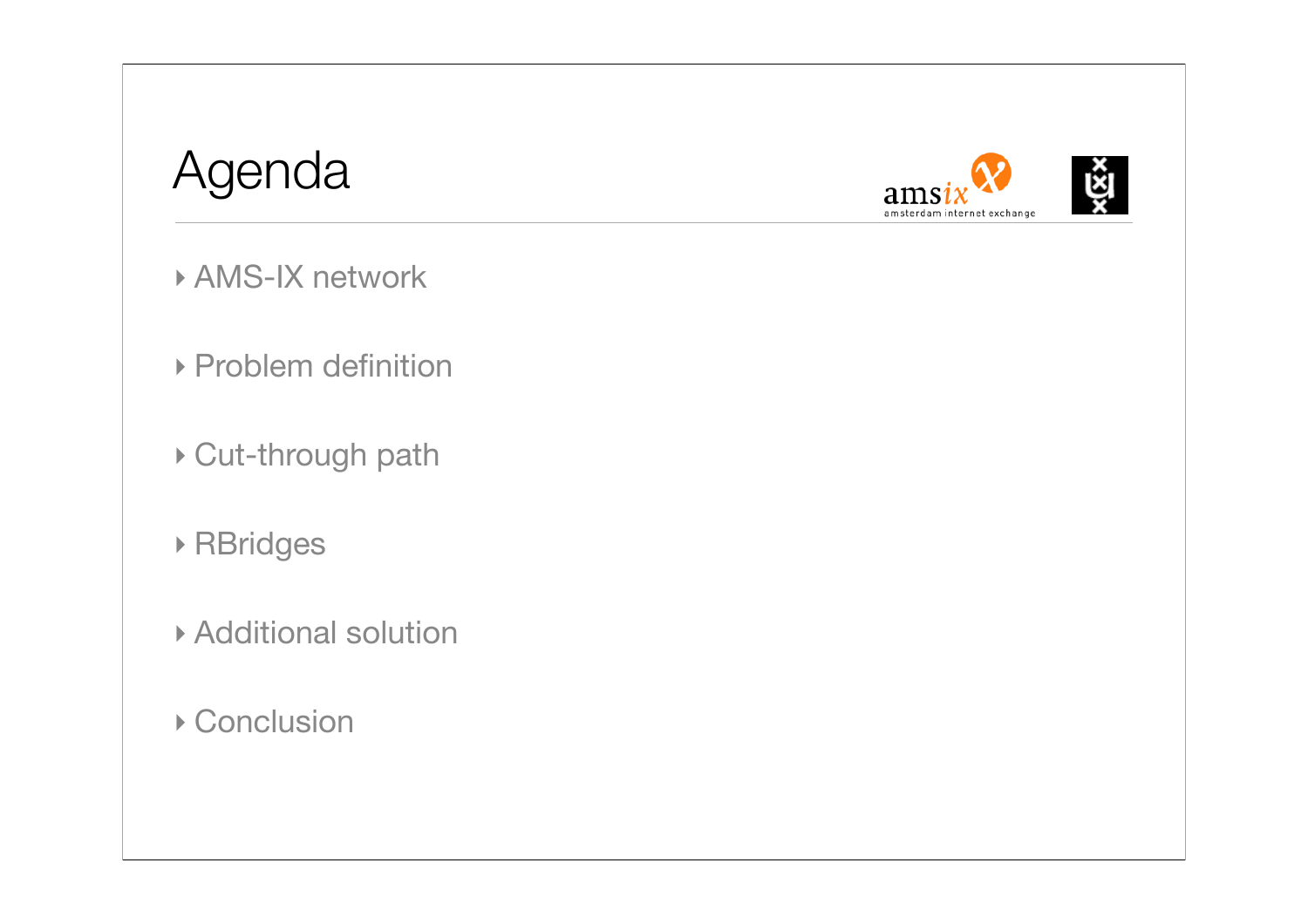



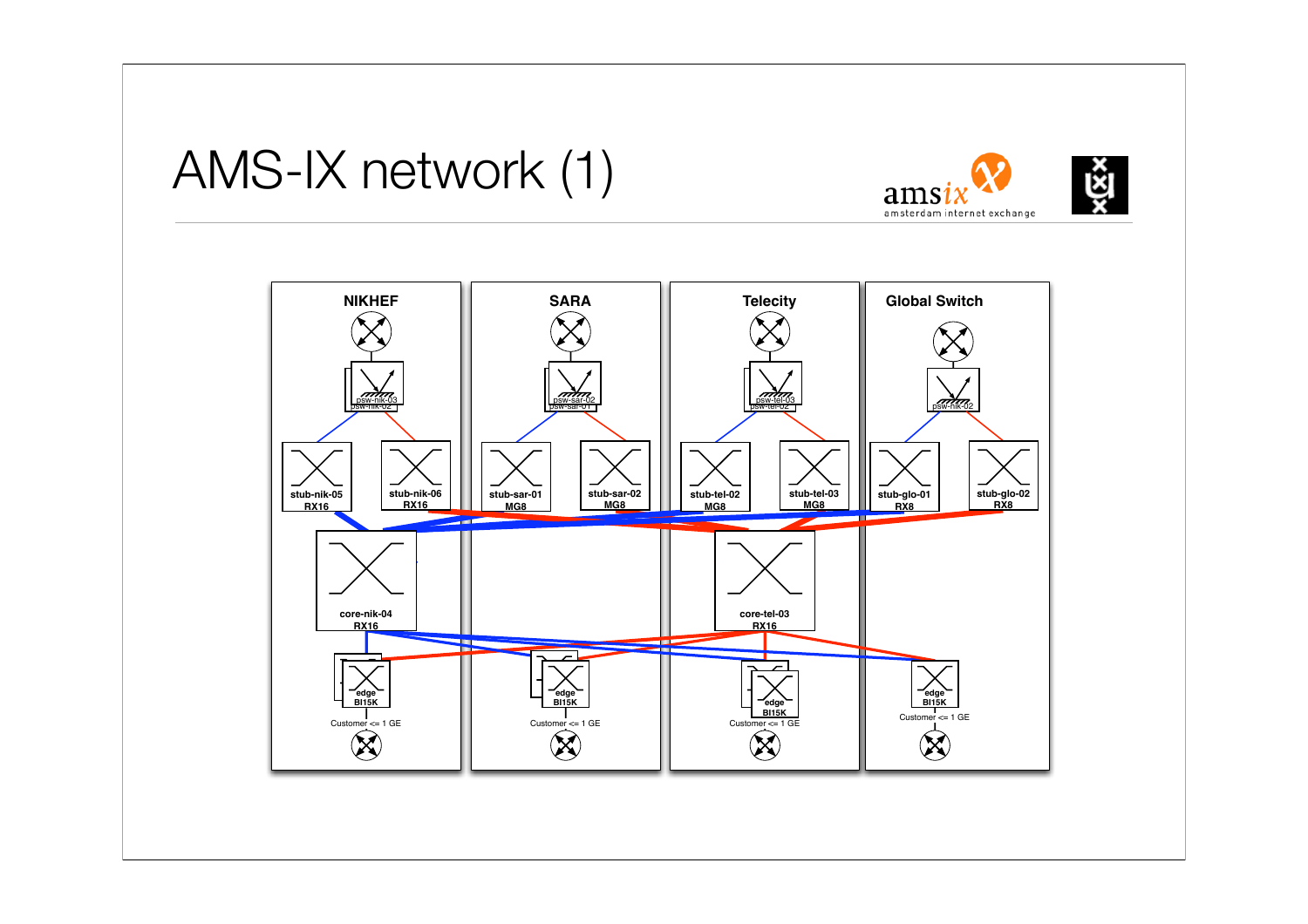## AMS-IX network (2)





#### ‣ VLANs

- Internet, multicast...
- Quarantine
- ‣ Virtual Switch Redundancy Protocol
	- Foundry Networks proprietary

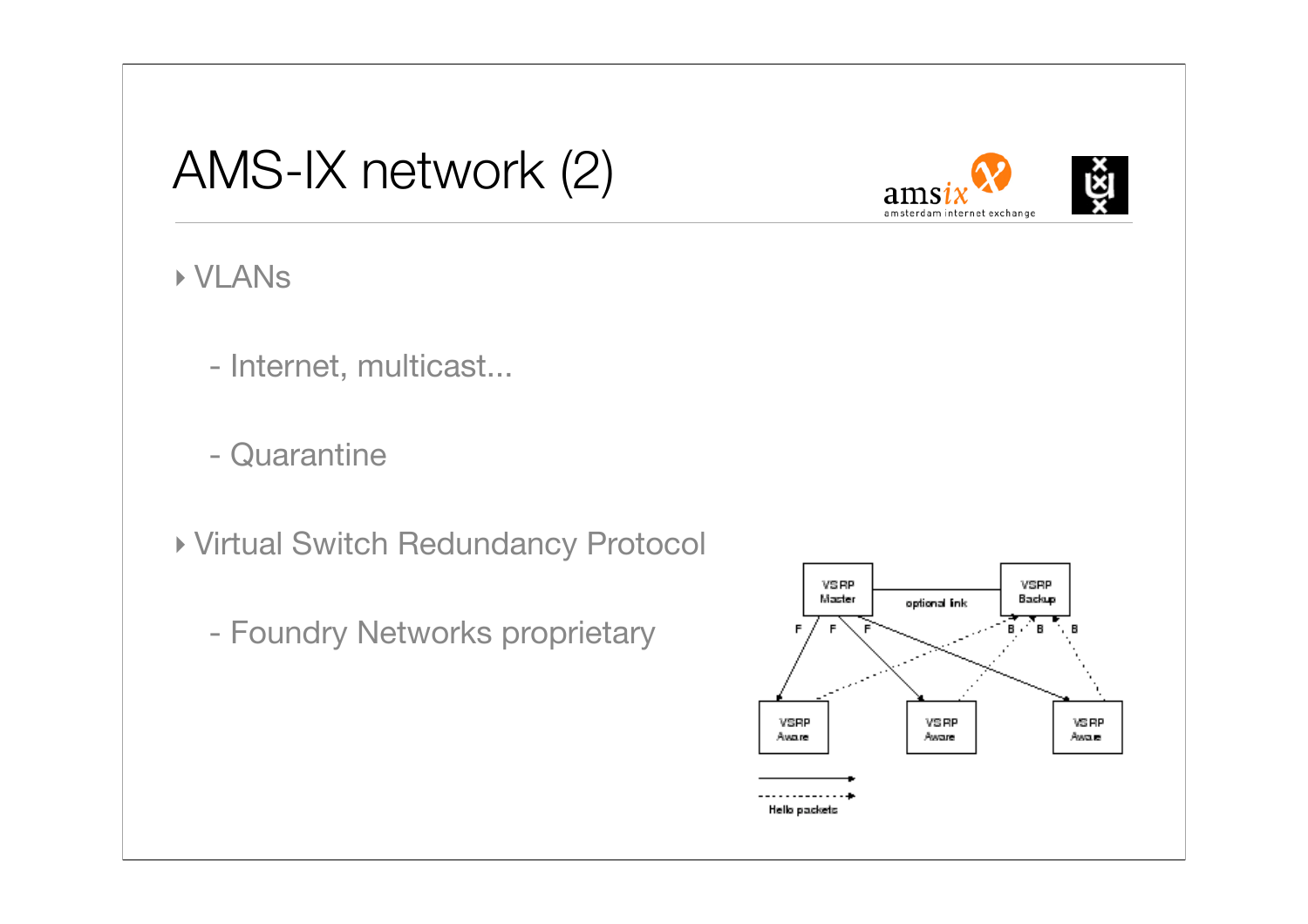## AMS-IX network (3)



‣ Customer statistics

- Number of customers: 240

- Number of routers: 390

‣ Traffic statistics

- Average load: 90 Gb/s

- Peak load: 150 Gb/s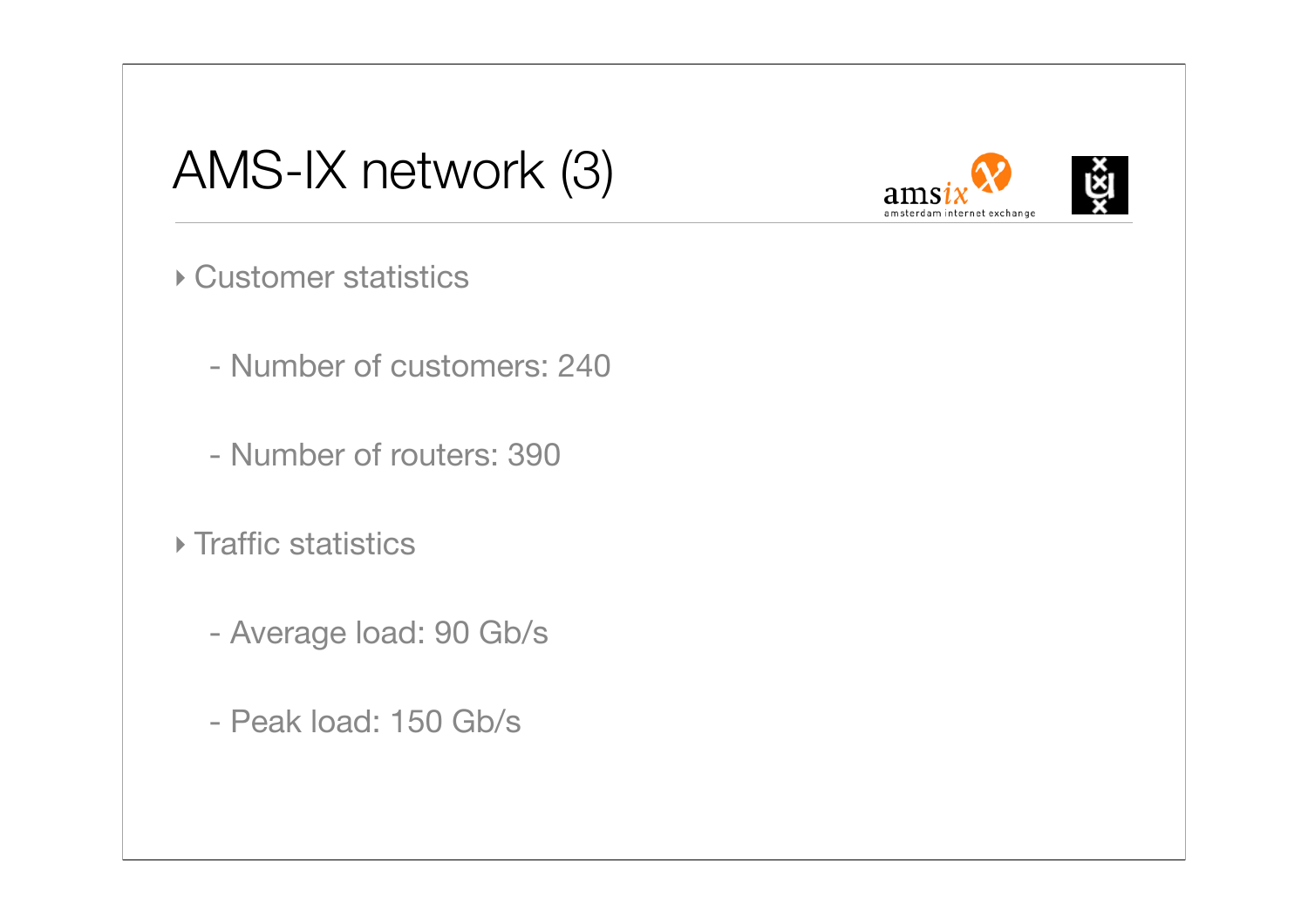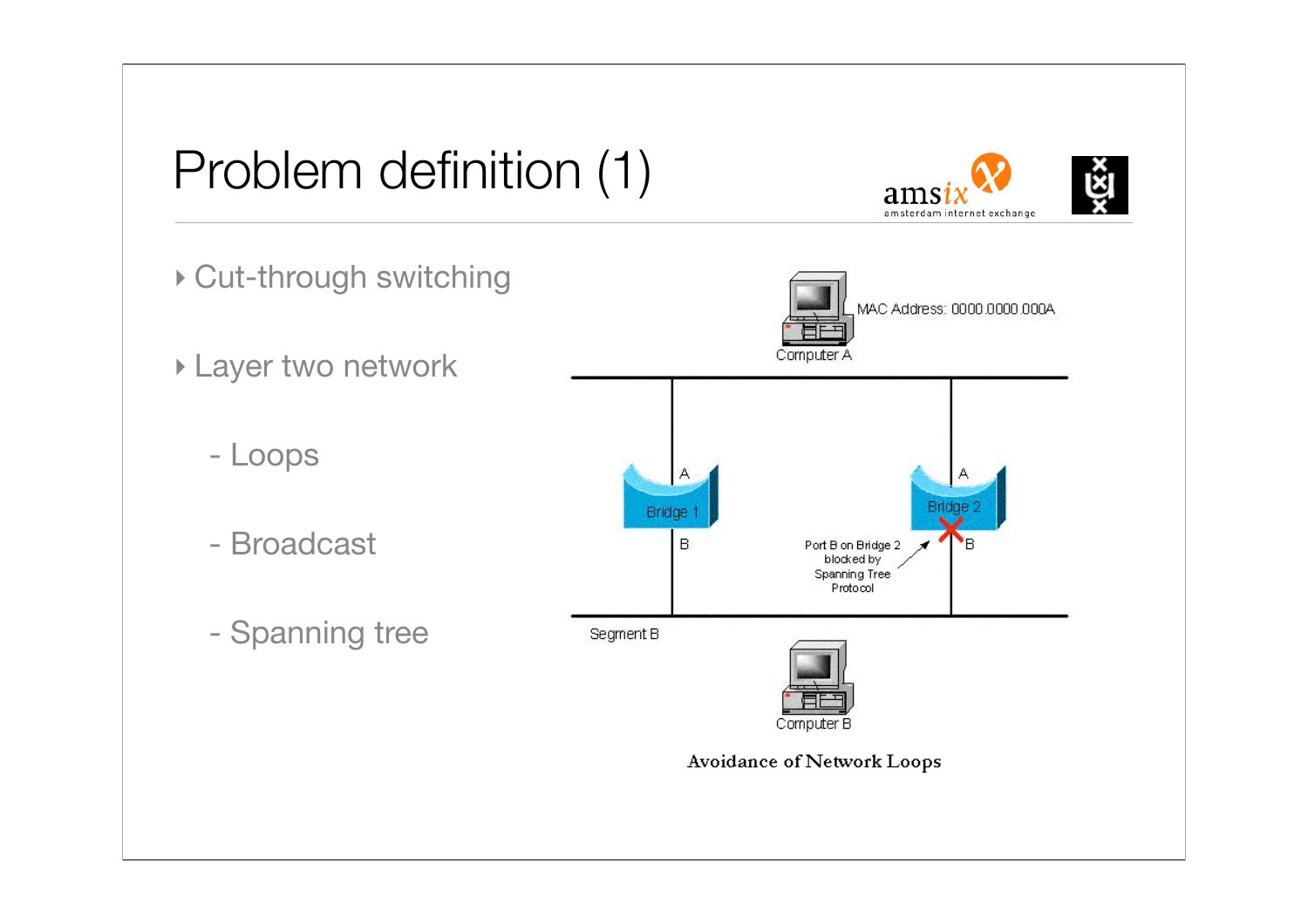## Problem definition (2)



- ‣ Management
	- Thresholds
	- Sampling
	- Computation
	- Configuration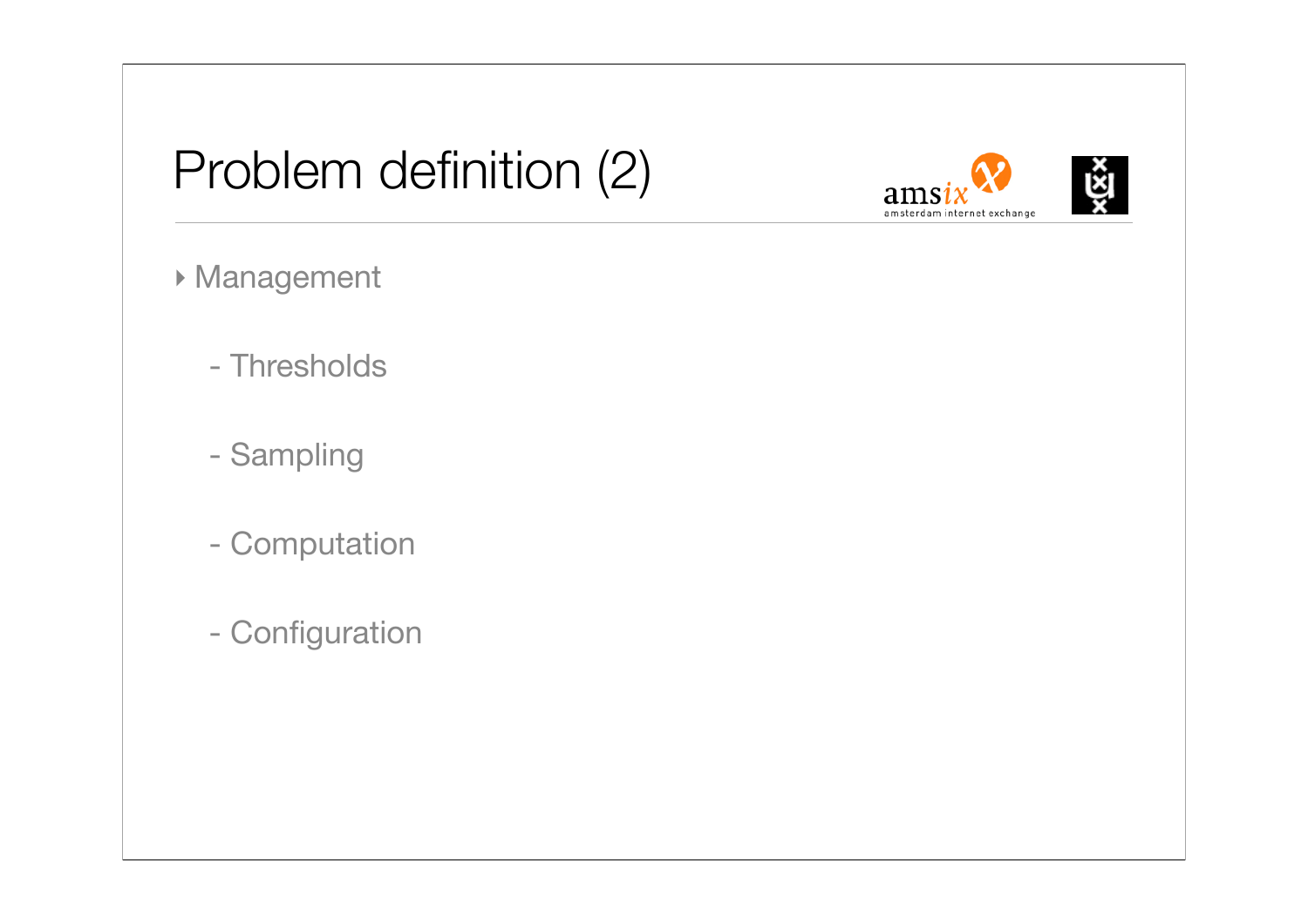## Cut-through path (1)





#### ‣ Why

- Lessen load on core switches
- Lessen traffic congestion
- Involves less jitter
- More bandwidth capacity
- More efficient traffic streams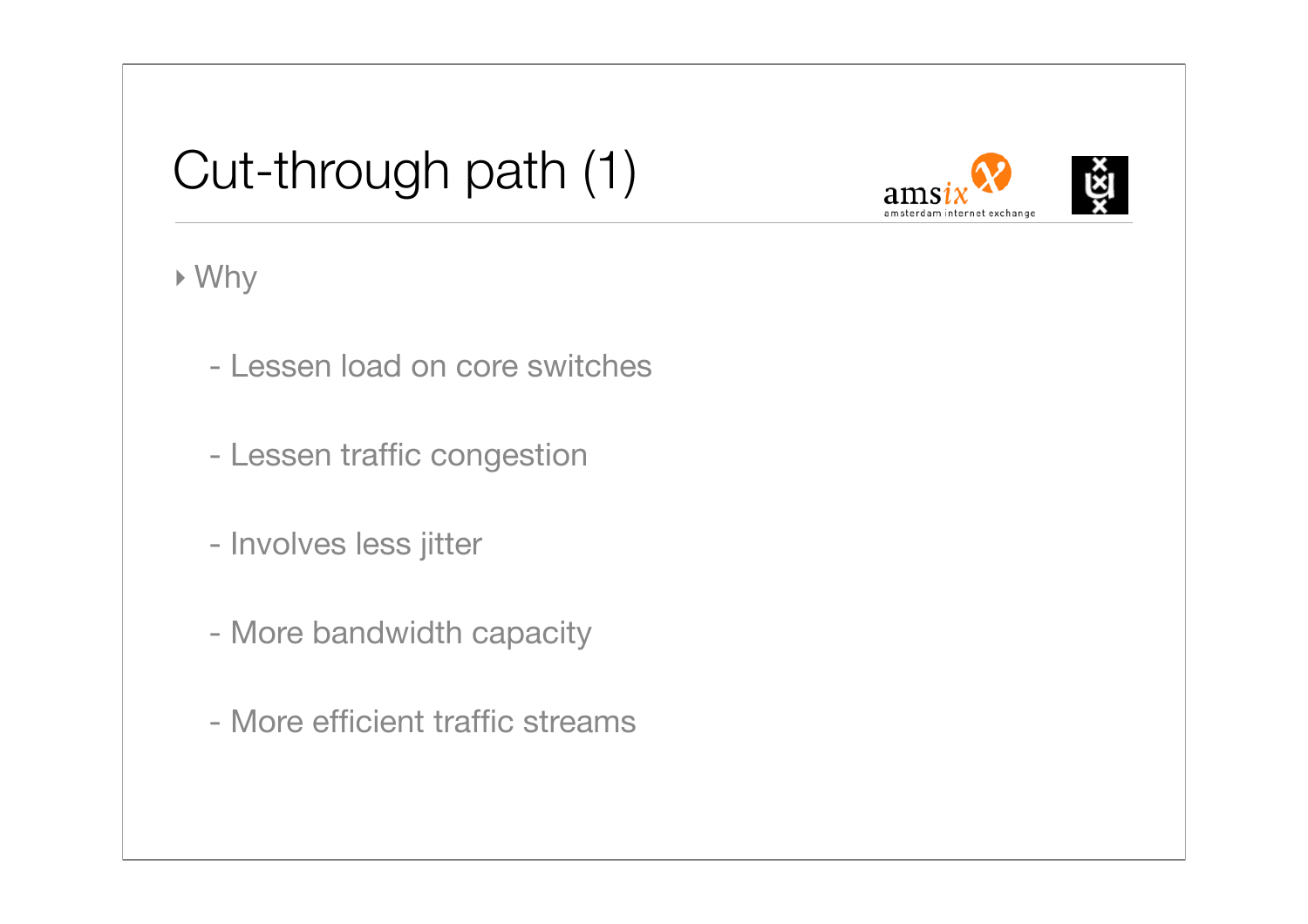## Cut-through path (2)





#### ‣ How

- Sampling process
- Filtering process
- Trigger
- Control server architecture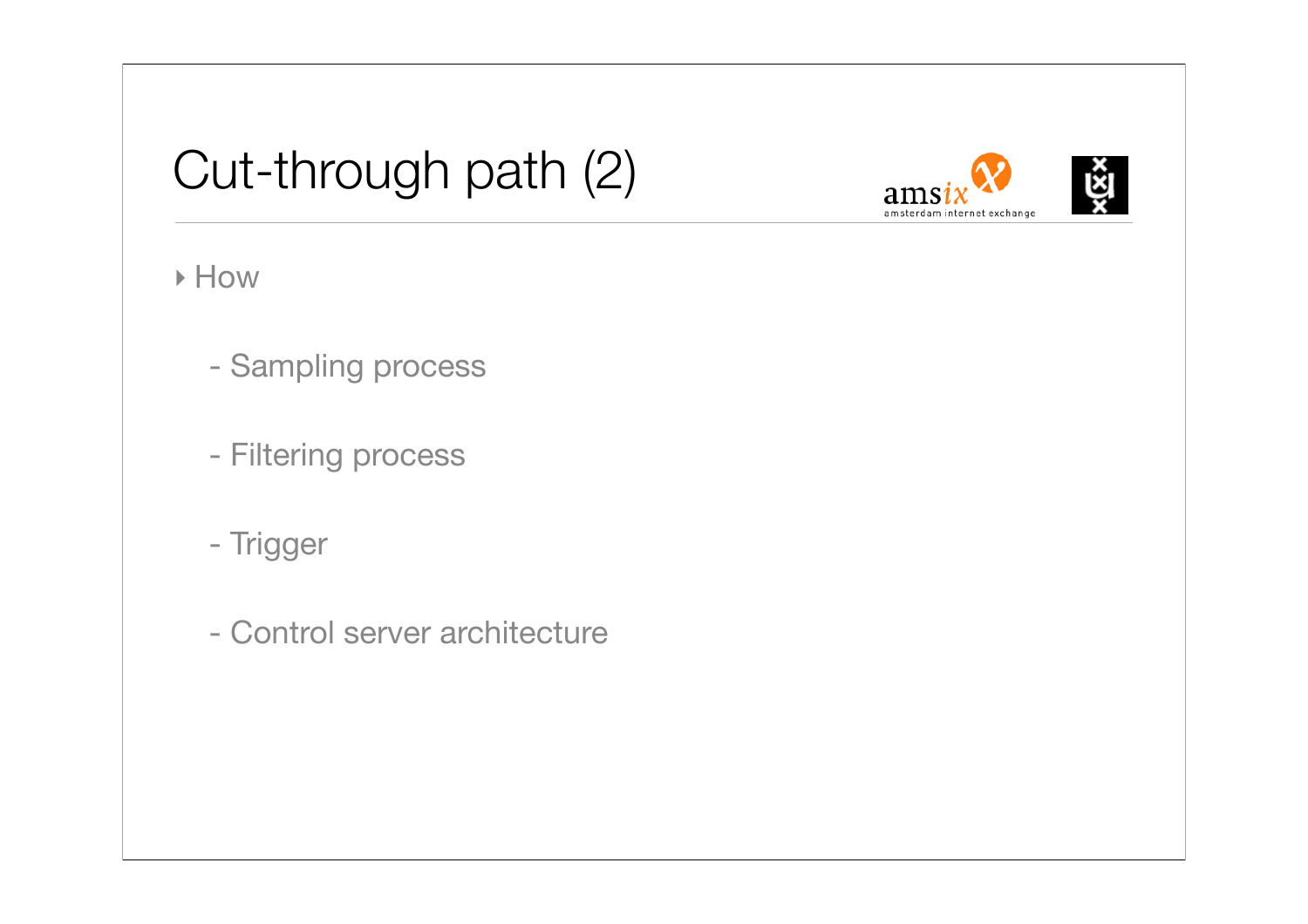## sFlow (1)



‣ What

- Packet-based sampling technology
- From layers two till seven
- Provide information about switch ports, MAC addresses, VLANs, IP addresses and ICMP/TCP/UDP/AS-based information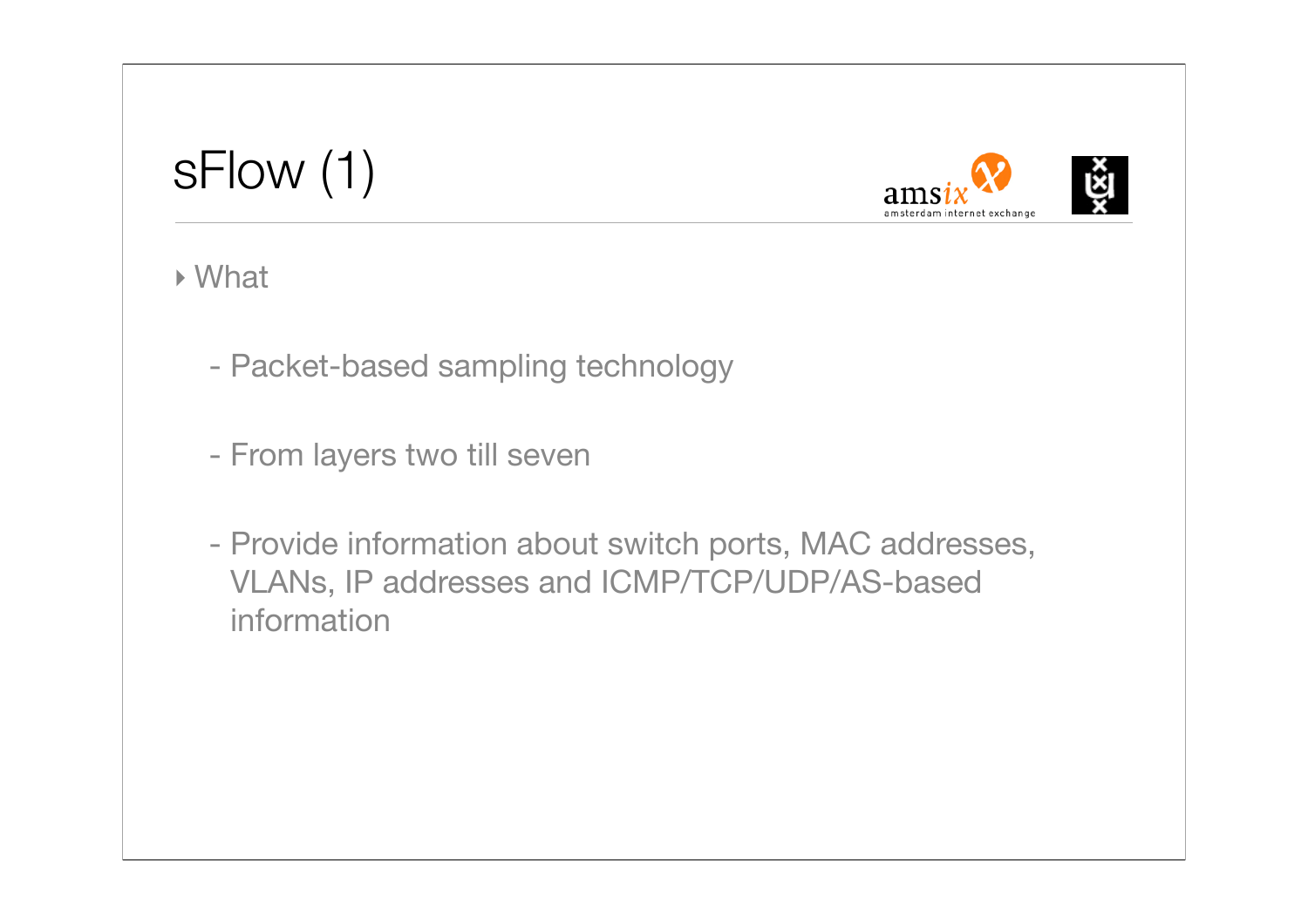#### sFlow (2)



‣ Why

- Supported by the Foundry switches
- Inspecting all packets costs extensive CPU power
- Can handle volume of high speed backbone links
- Provides a result with quantifiable accuracy

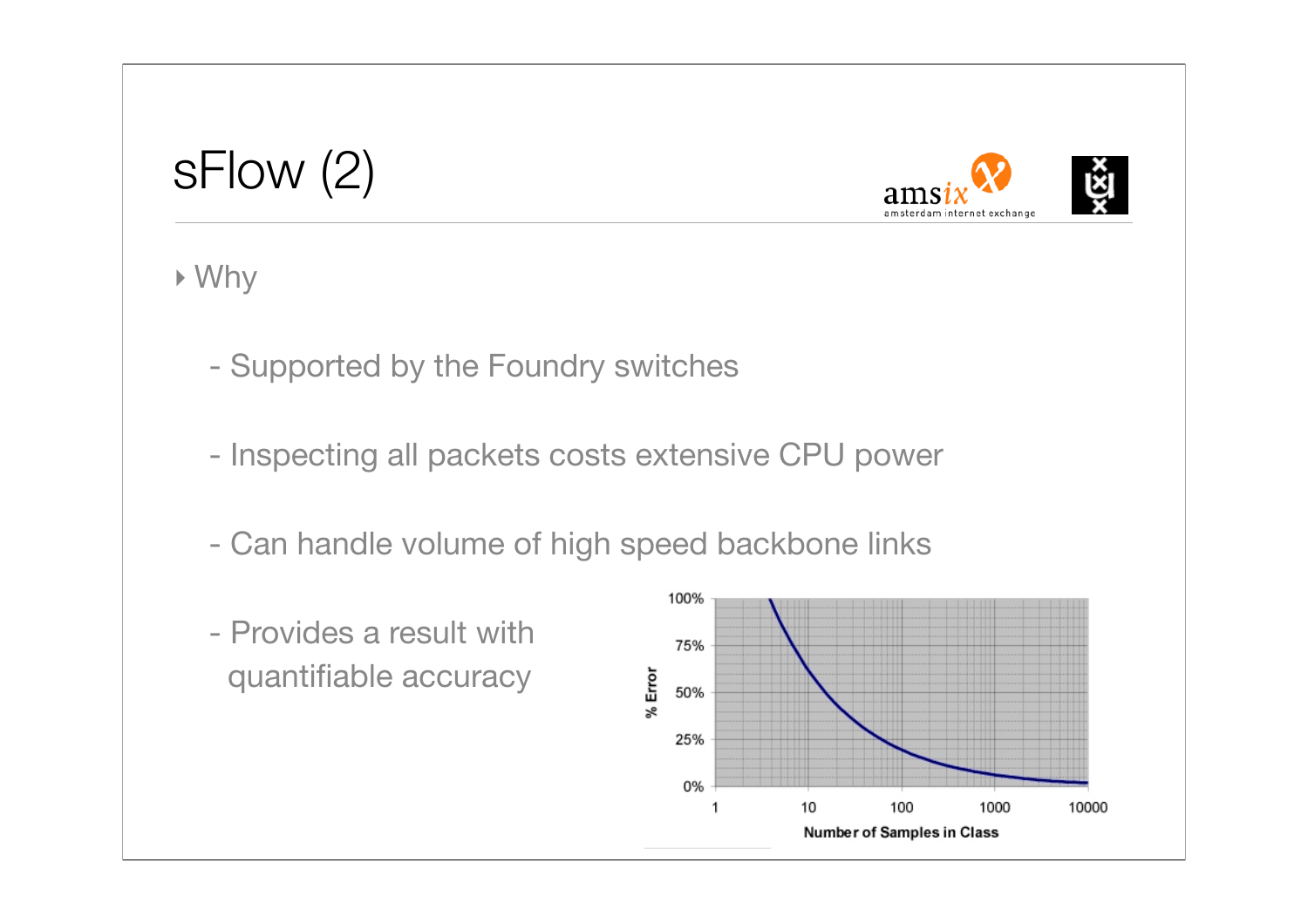## Resource information



#### ‣ SNMP

- Data transfer
- CPU utilization, memory utilization
- CAM statistics and process utilization
- Logging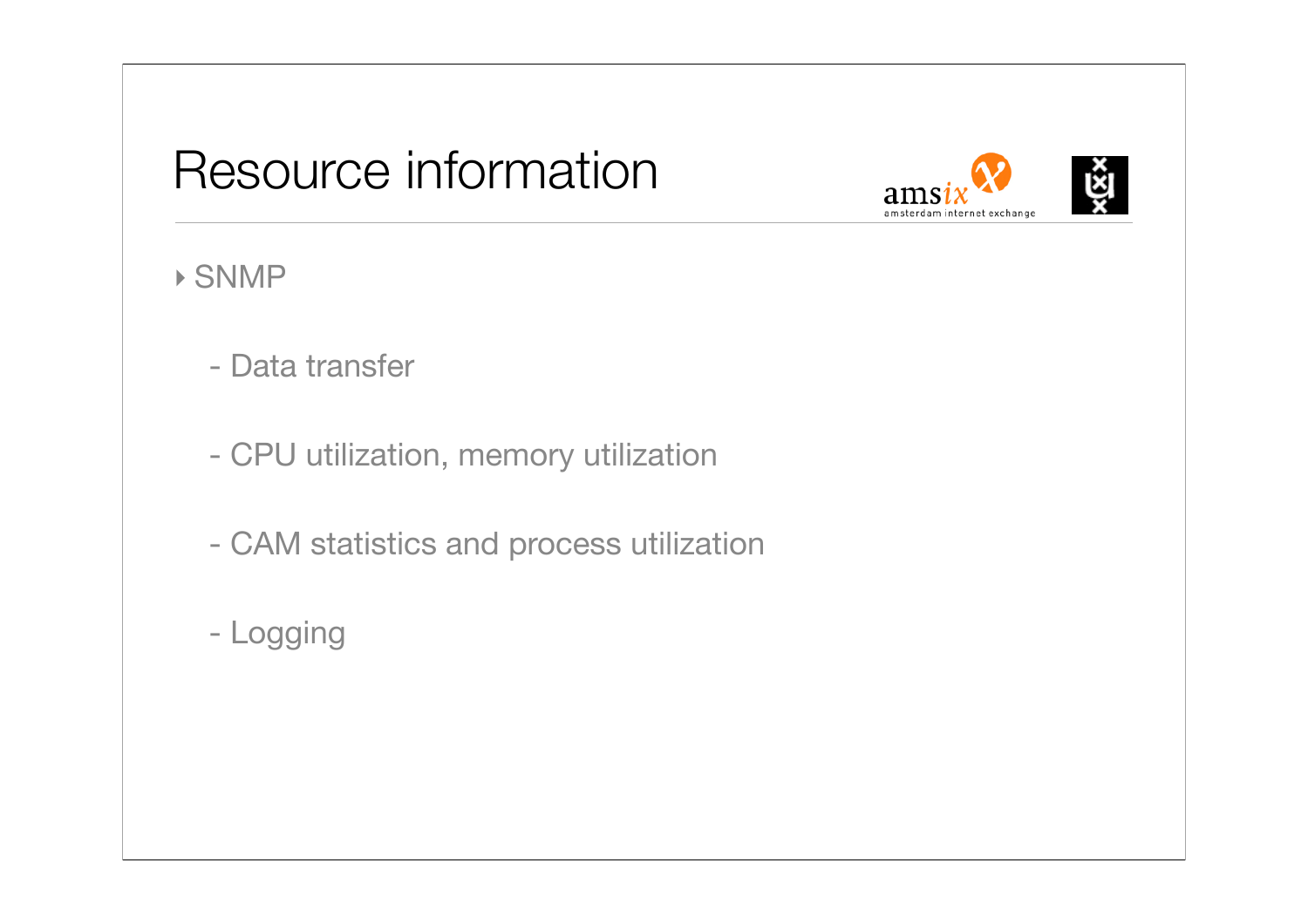## Sampling process



‣ When

- A load of more than 90% for 30 minutes on a certain switch port
- A constant data flow of more than 4 Gb/s for 30 minutes on a certain switch port
- Determine the exact values after further research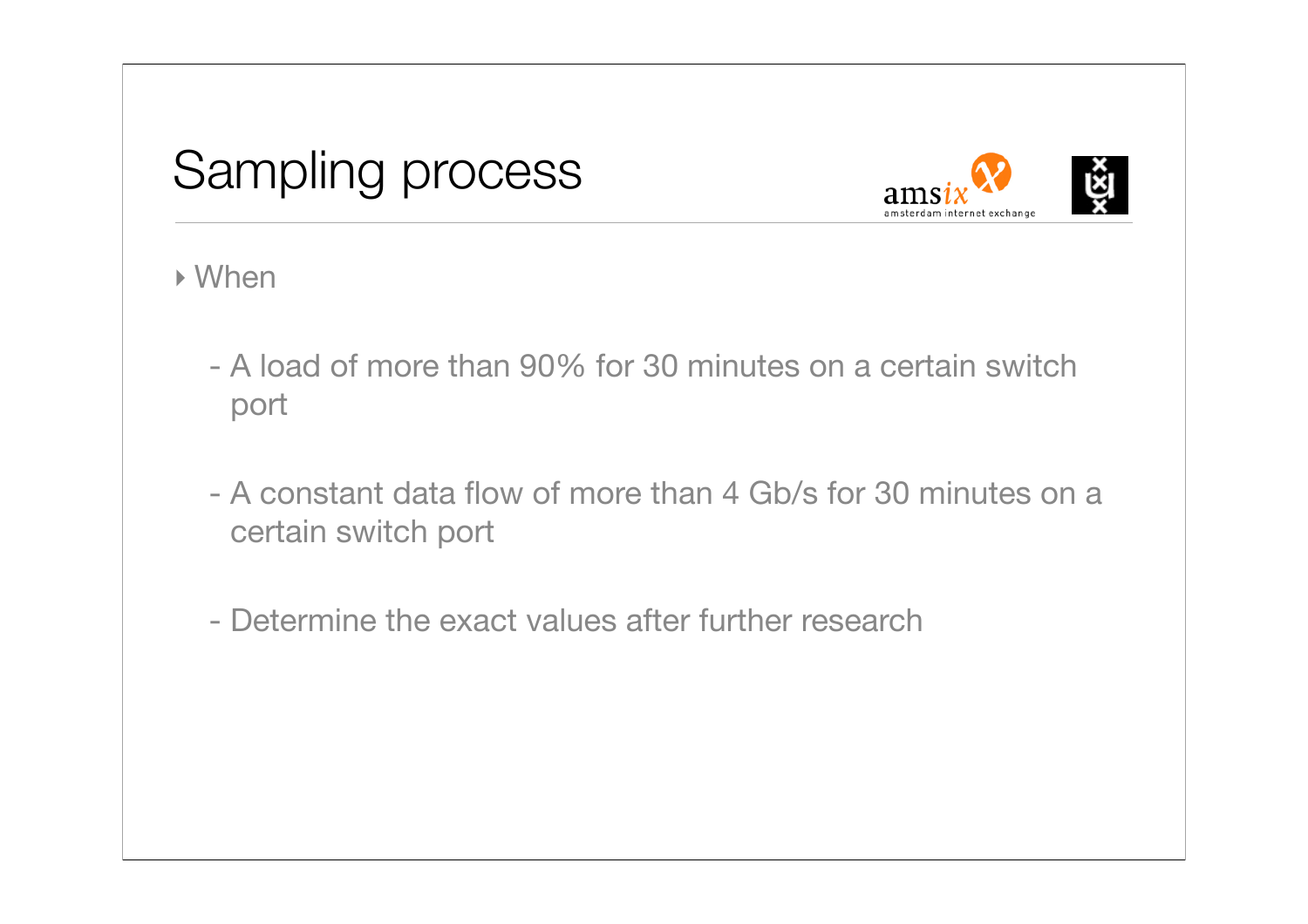## Filtering process (1)



‣ How

- Starts when first sFlow data from a switch is collected

| SSwitch | <b>DSwitch</b> | <b>VLAN</b> | SPort | DPort | SMAC | <b>DMAC</b> | Count | Priority | STime | <b>TTL</b> |
|---------|----------------|-------------|-------|-------|------|-------------|-------|----------|-------|------------|
|         |                |             |       |       |      |             |       |          |       |            |
|         |                |             |       |       |      |             |       |          |       |            |
|         |                |             |       |       |      |             |       |          |       |            |
|         |                |             |       |       |      |             |       |          |       |            |
|         |                |             |       |       |      |             |       |          |       |            |
|         |                |             |       |       |      |             |       |          |       |            |
|         |                |             |       |       |      |             |       |          |       |            |
|         |                |             |       |       |      |             |       |          |       |            |
|         |                |             |       |       |      |             |       |          |       |            |
|         |                |             |       |       |      |             |       |          |       |            |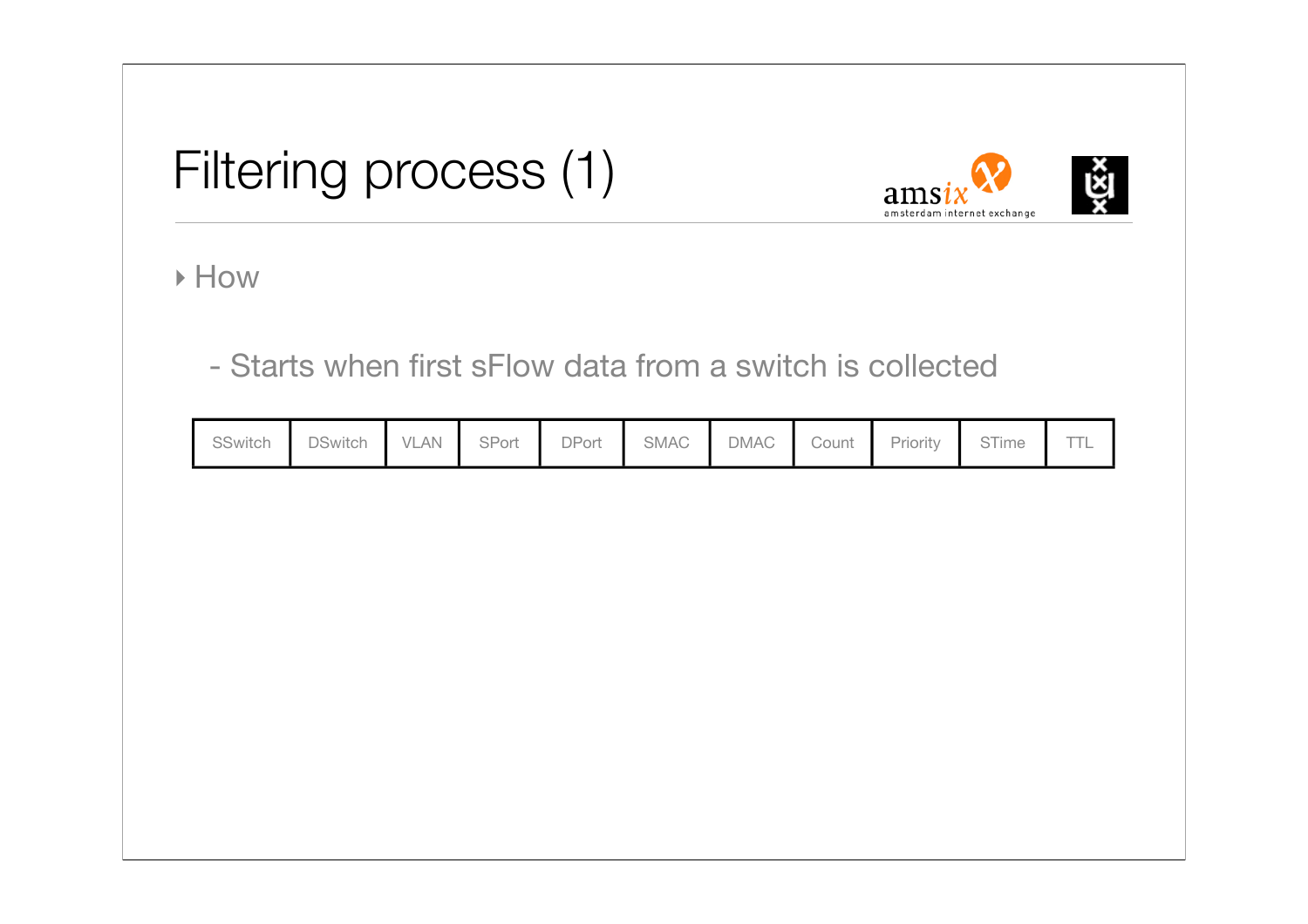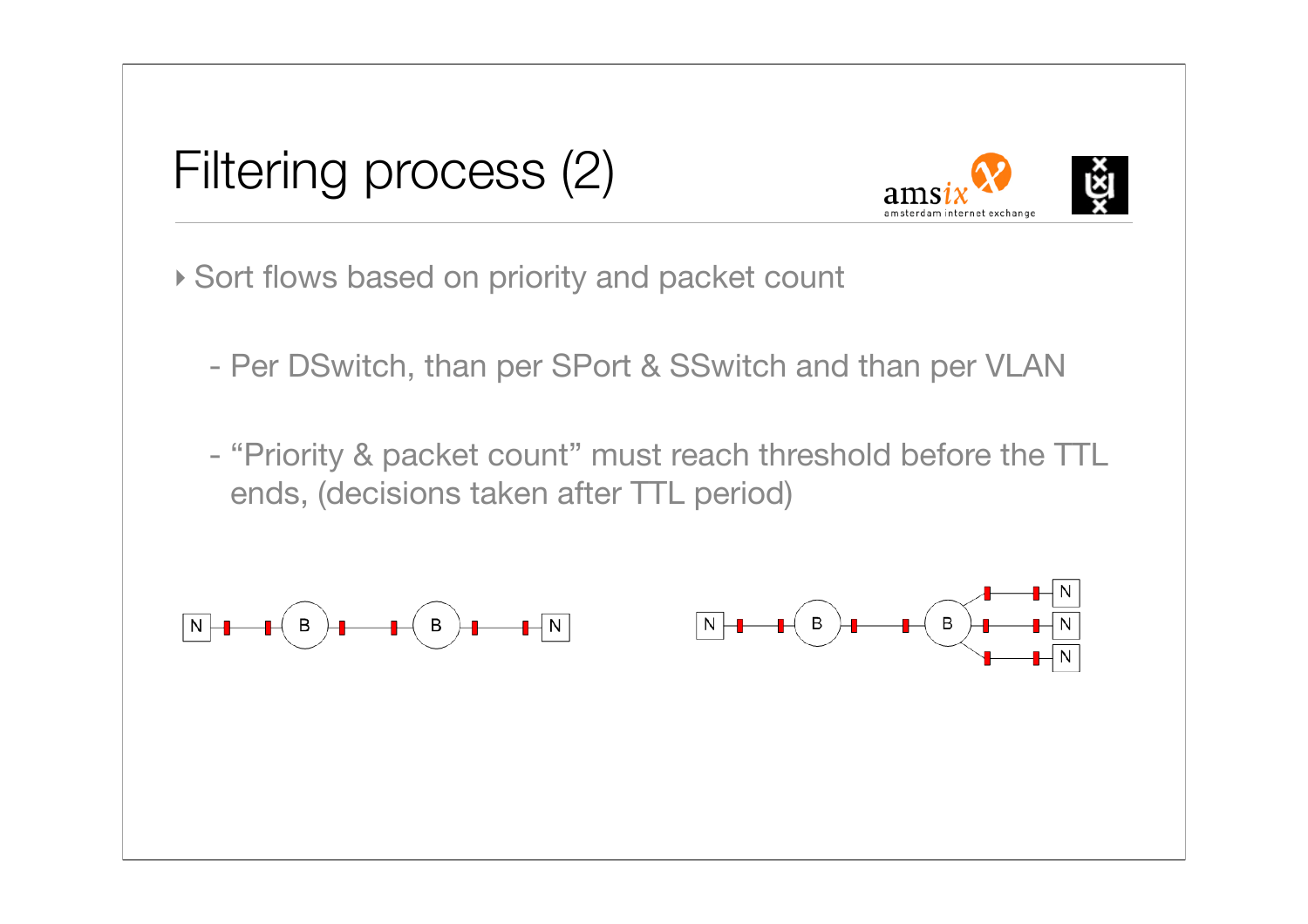



‣ Combine the total flows per SPorts from the SSwitch

- Calculate average



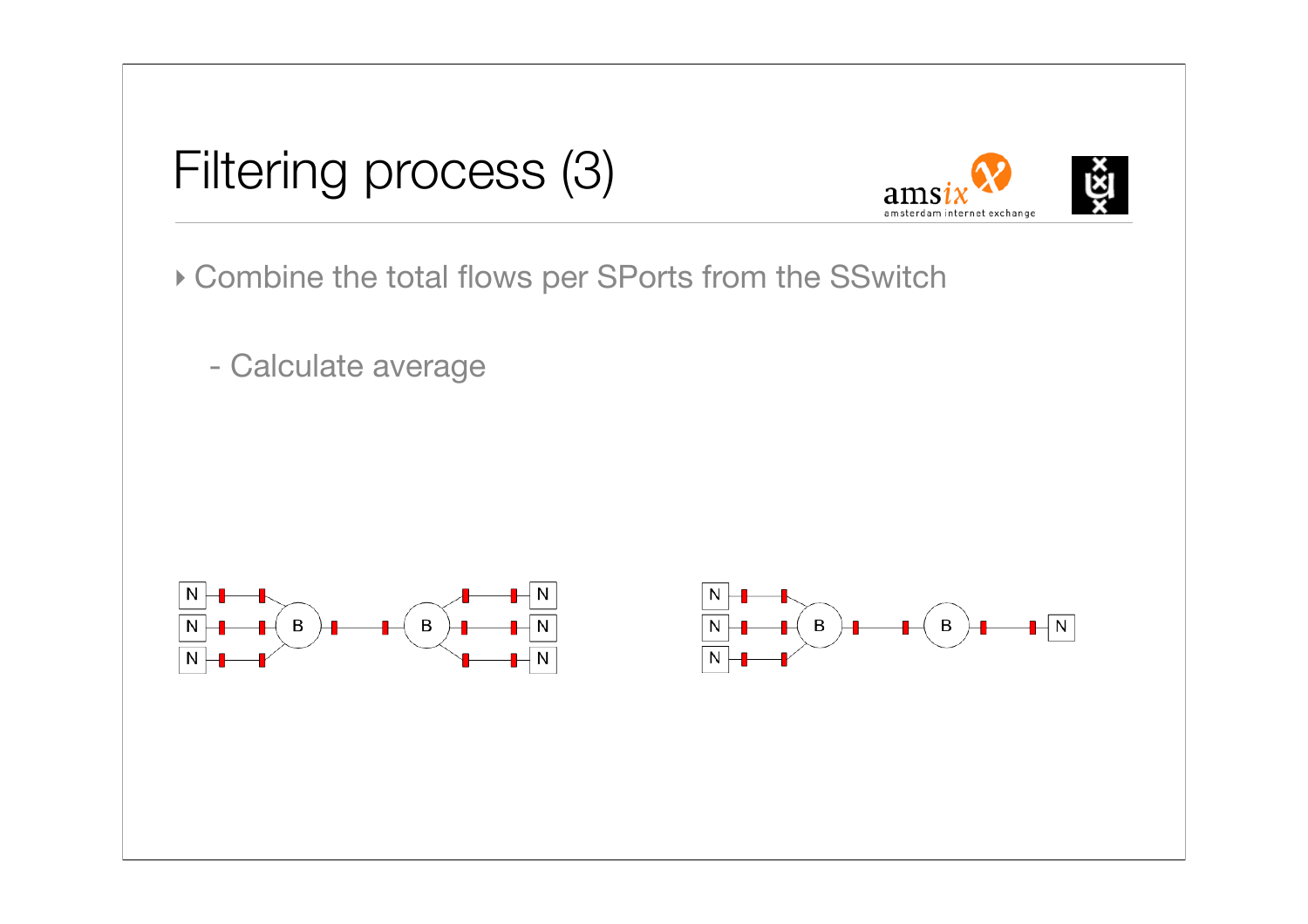### Filtering process (4)





ams

amsterdam internet exchange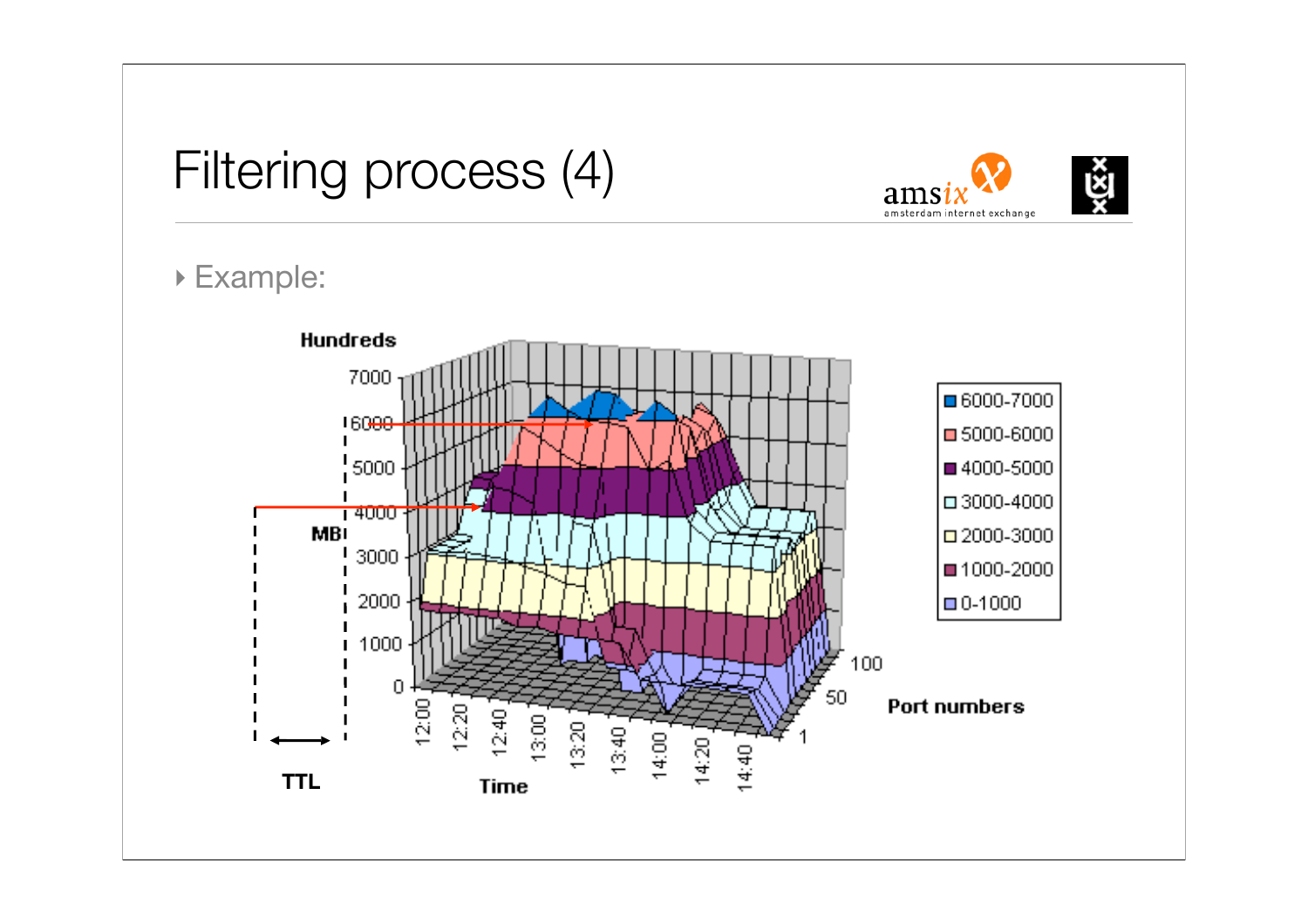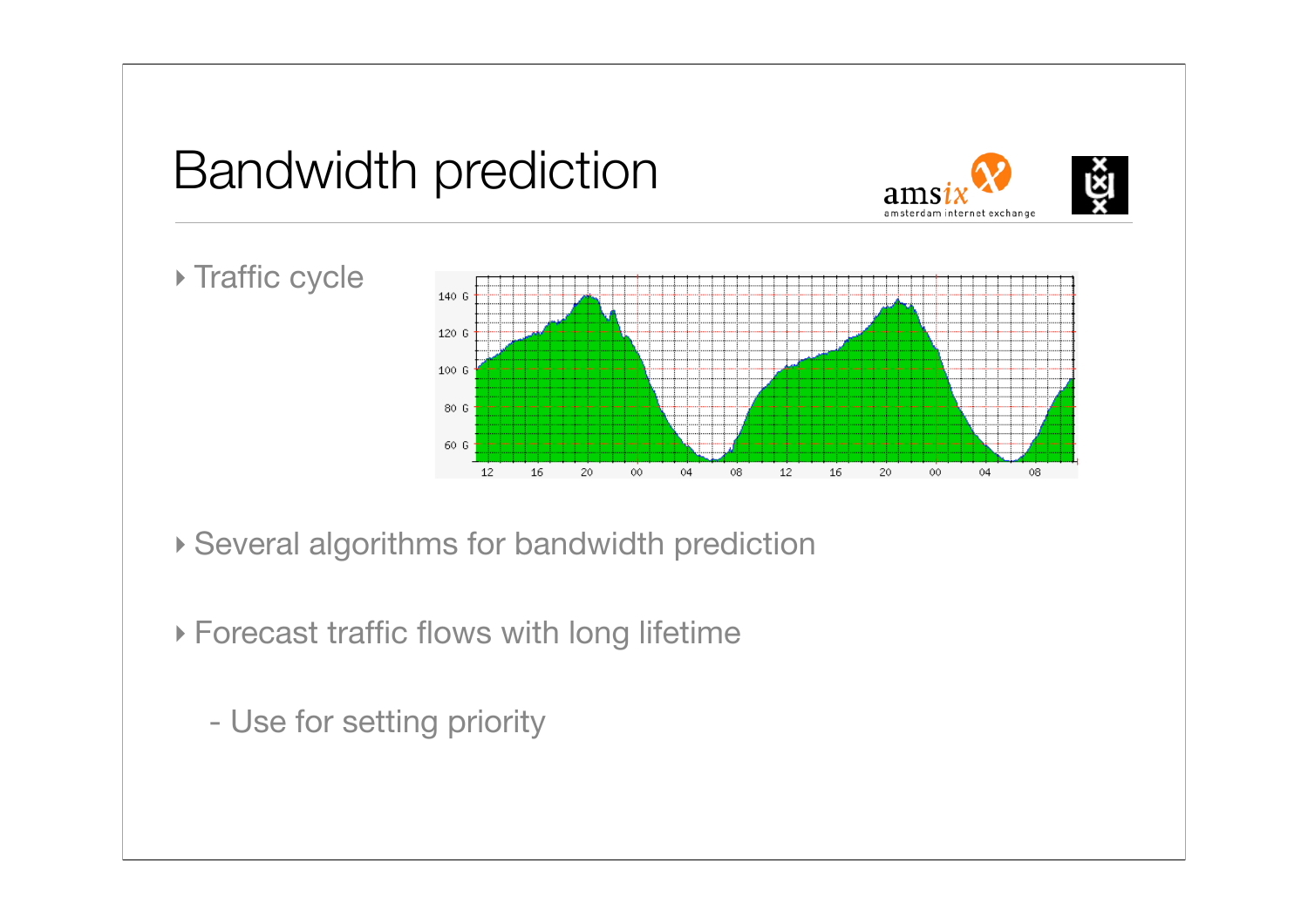## Cut-through creation (1)



 $\triangleright$  How (1)

- Huge amount of traffic is flowing between two customers
- Flow triggers cut-through path creation
- Create a new VLAN
- Photonic switch connects two edges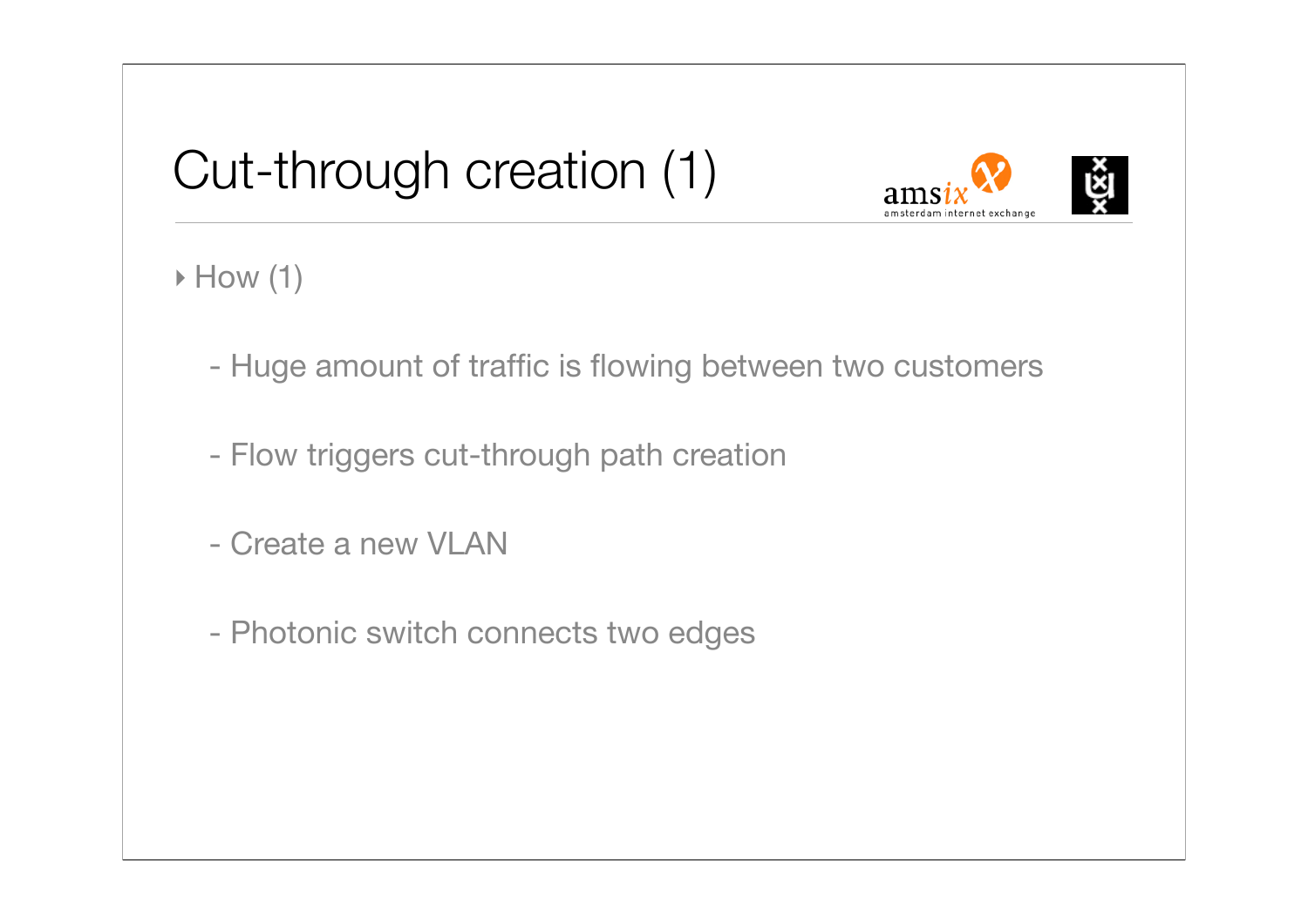## Cut-through creation (2)



 $\triangleright$  How (2)

- Create MAC filter based on destination MAC addresses
- Configure an egress filter on switch port
	- Encapsulate Internet VLAN tagged frames with the new VLAN tag
	- 802.1ad (Provider Bridges)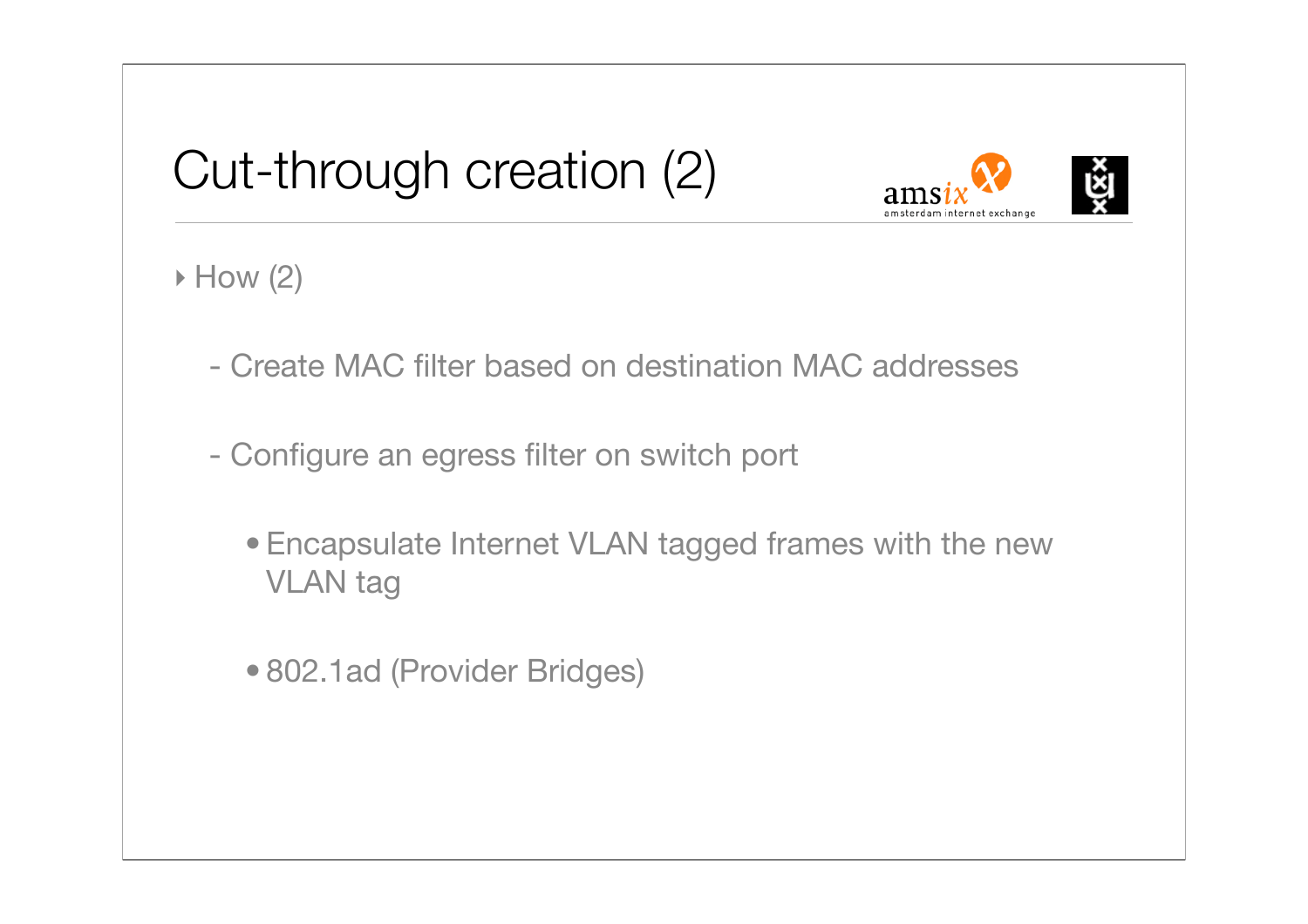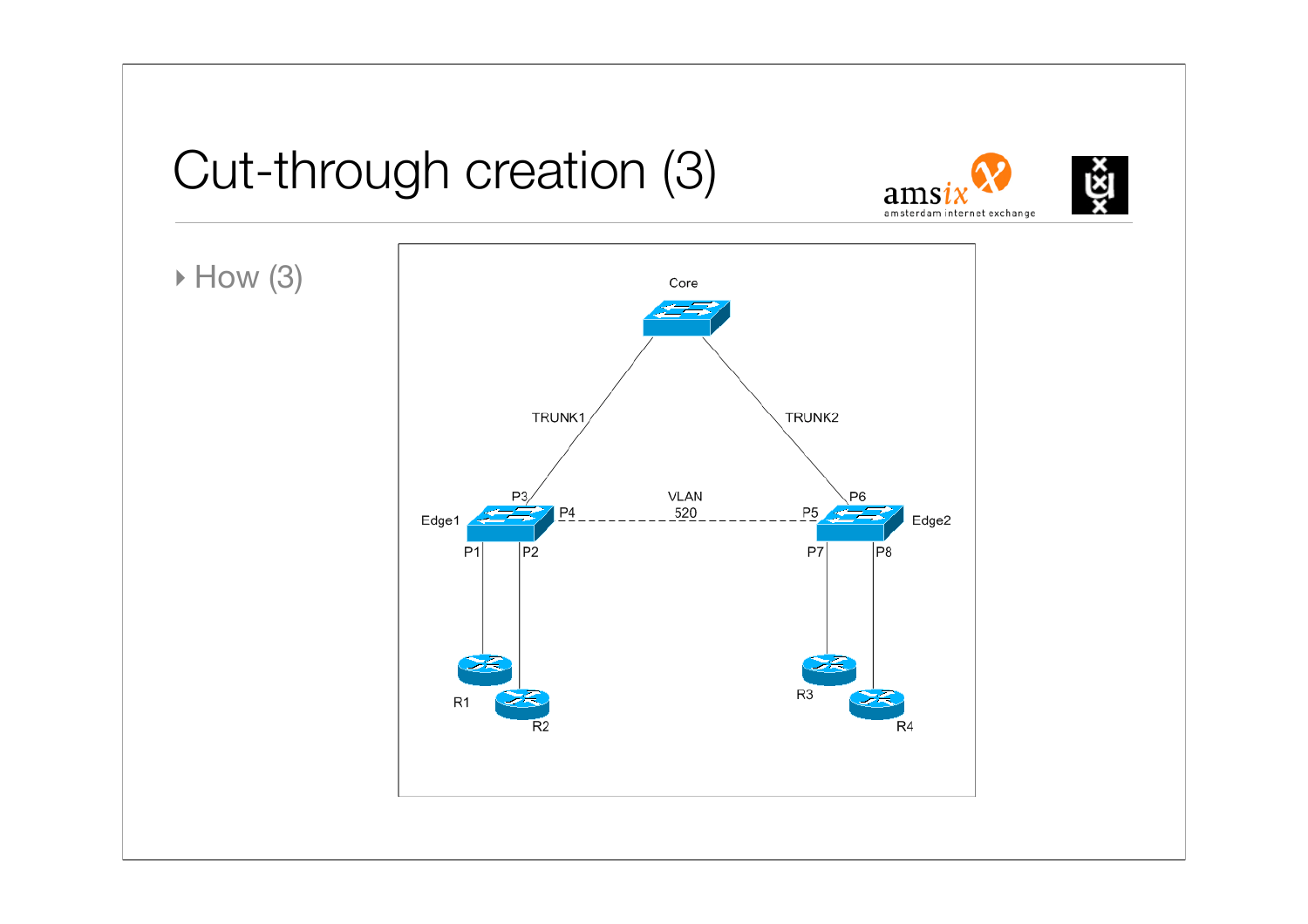## Control server architecture (1)





‣ Why

- To collect data
- Consider the priorities
- Makes calculations
- Automatically configures a dynamic cut-through path
- To manage all resources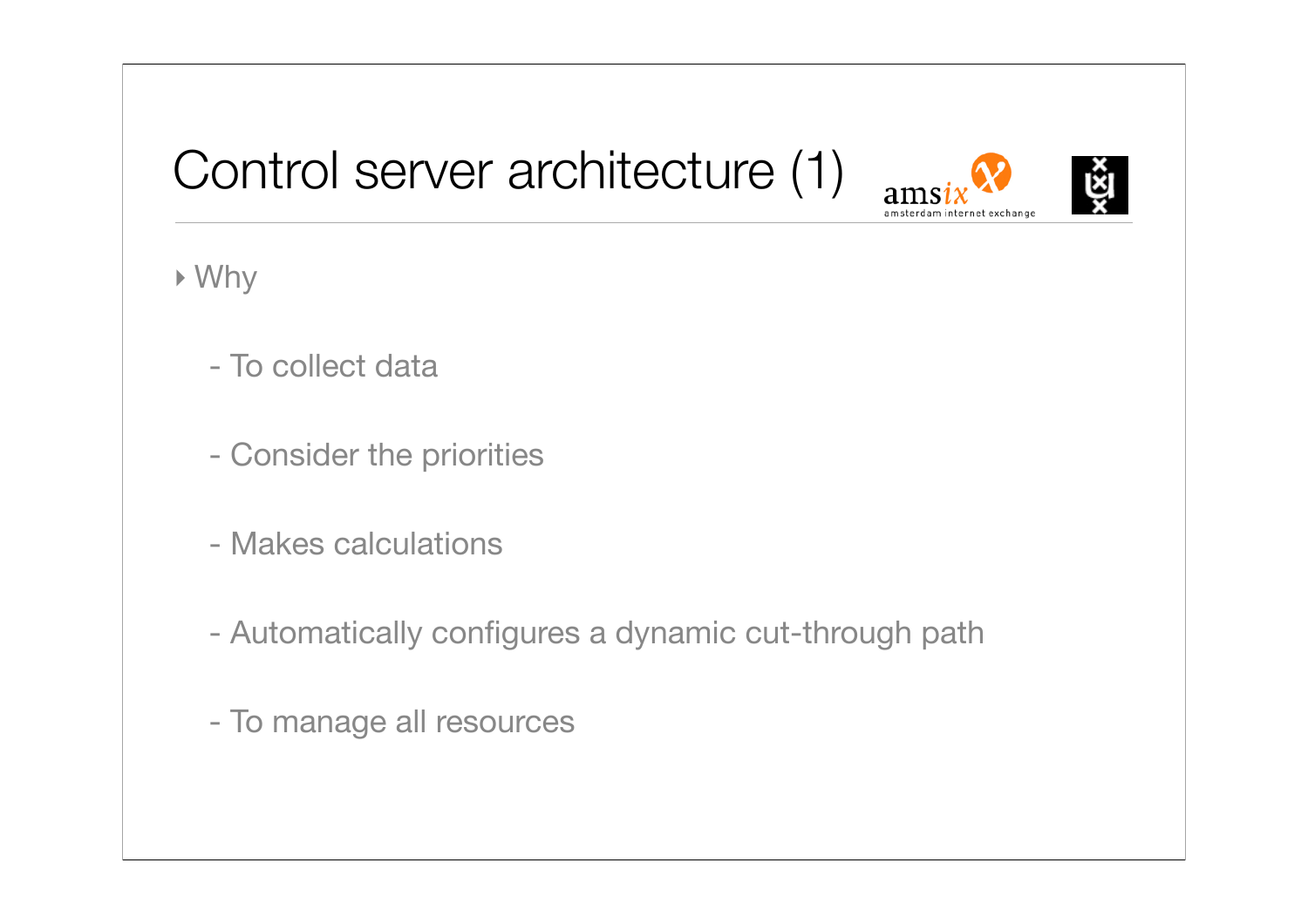## Control server architecture (2)





#### ‣ How

- Separate networks, one private
- Control process must be physically separated from the filtering process
- Validate all configuration steps (roll back)
- Control server should be redundantly for failover in the event of a system failure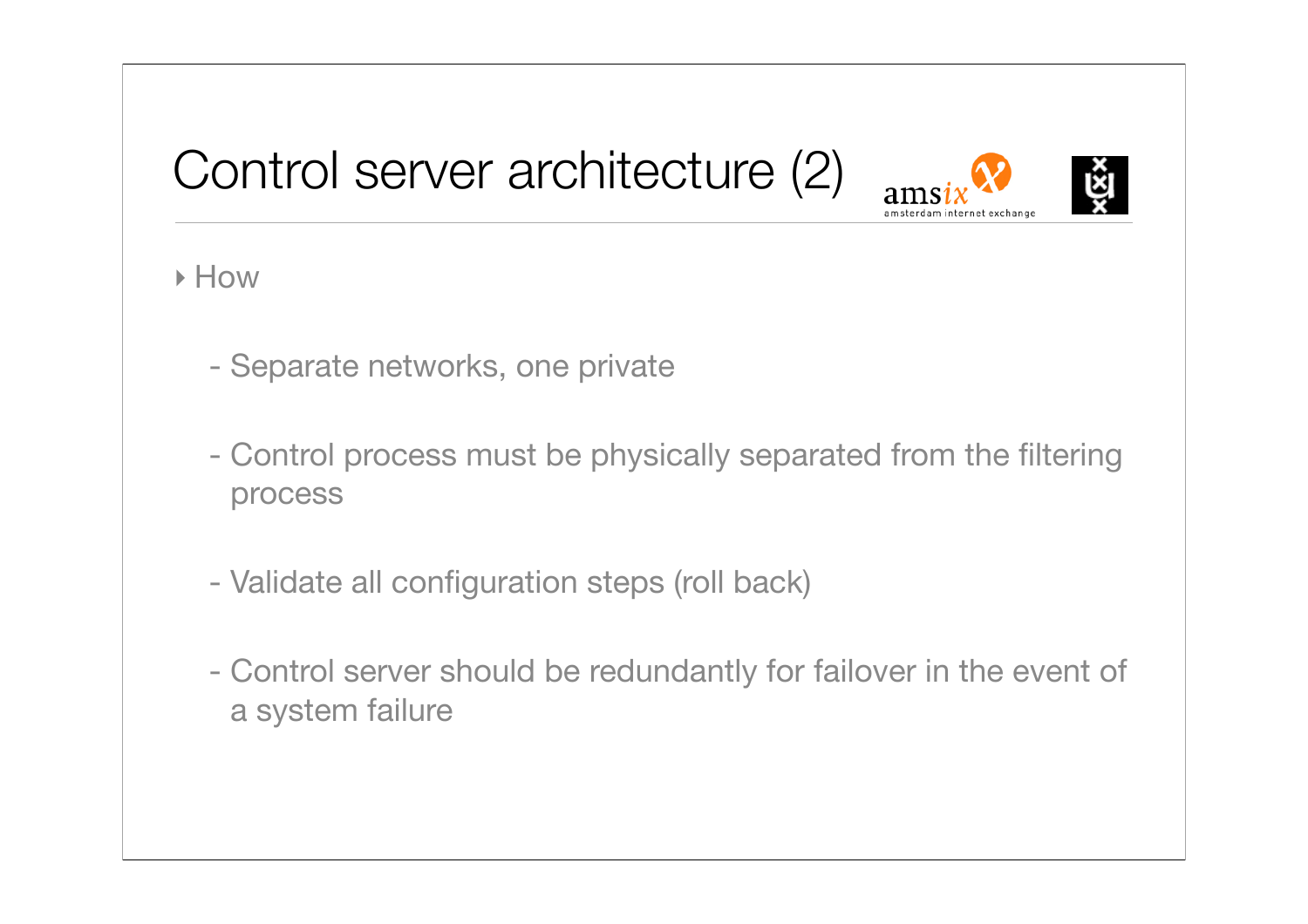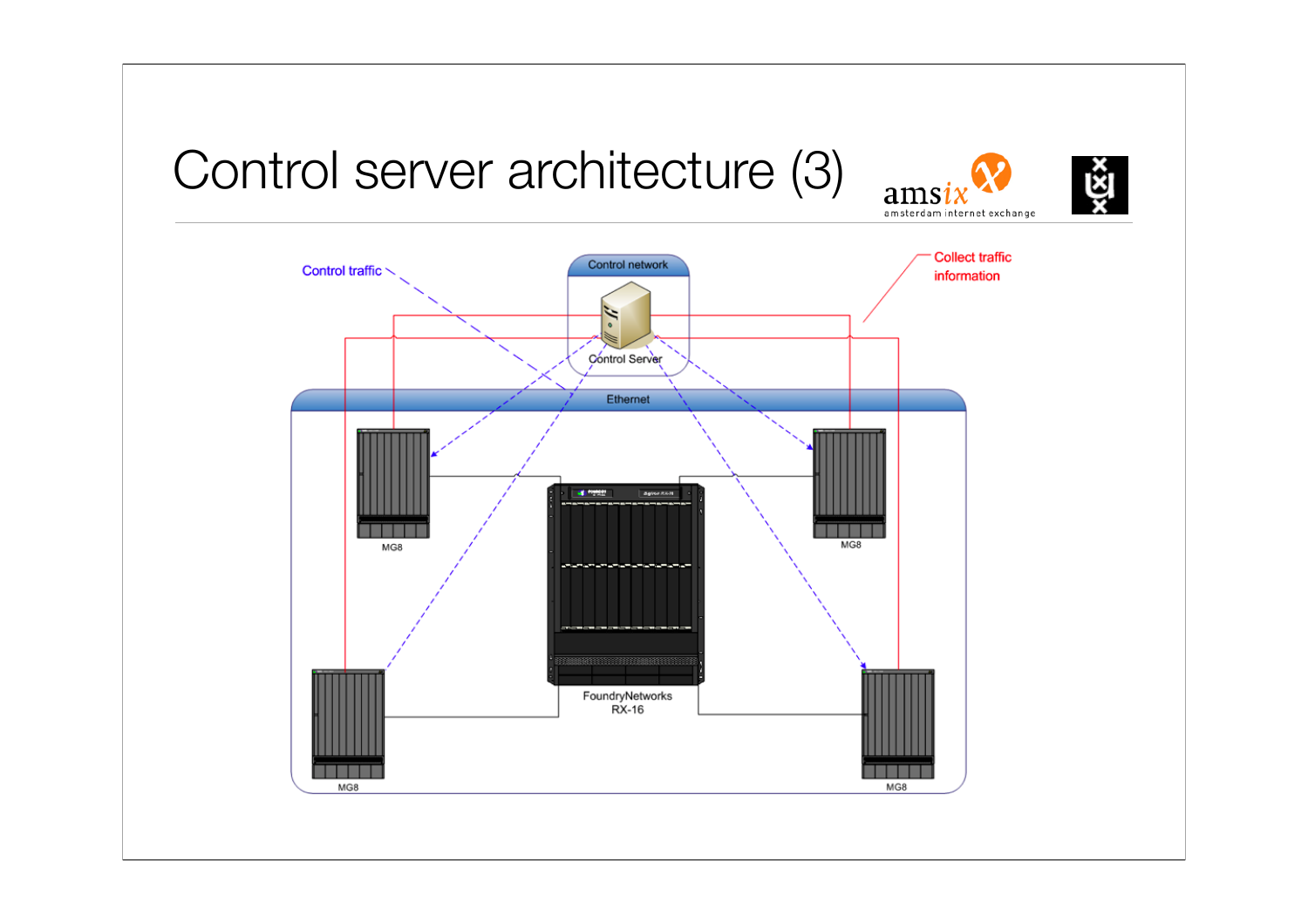## RBridges (1)



- ‣ Transparent Interconnection of Lots of Links (TRILL)
- ▶ Problems ‣ Required properties
	- Inefficient paths - Services
	- Convergence - Loop mitigation
	- Backup paths - VLAN
	- Ethernet extensions - Security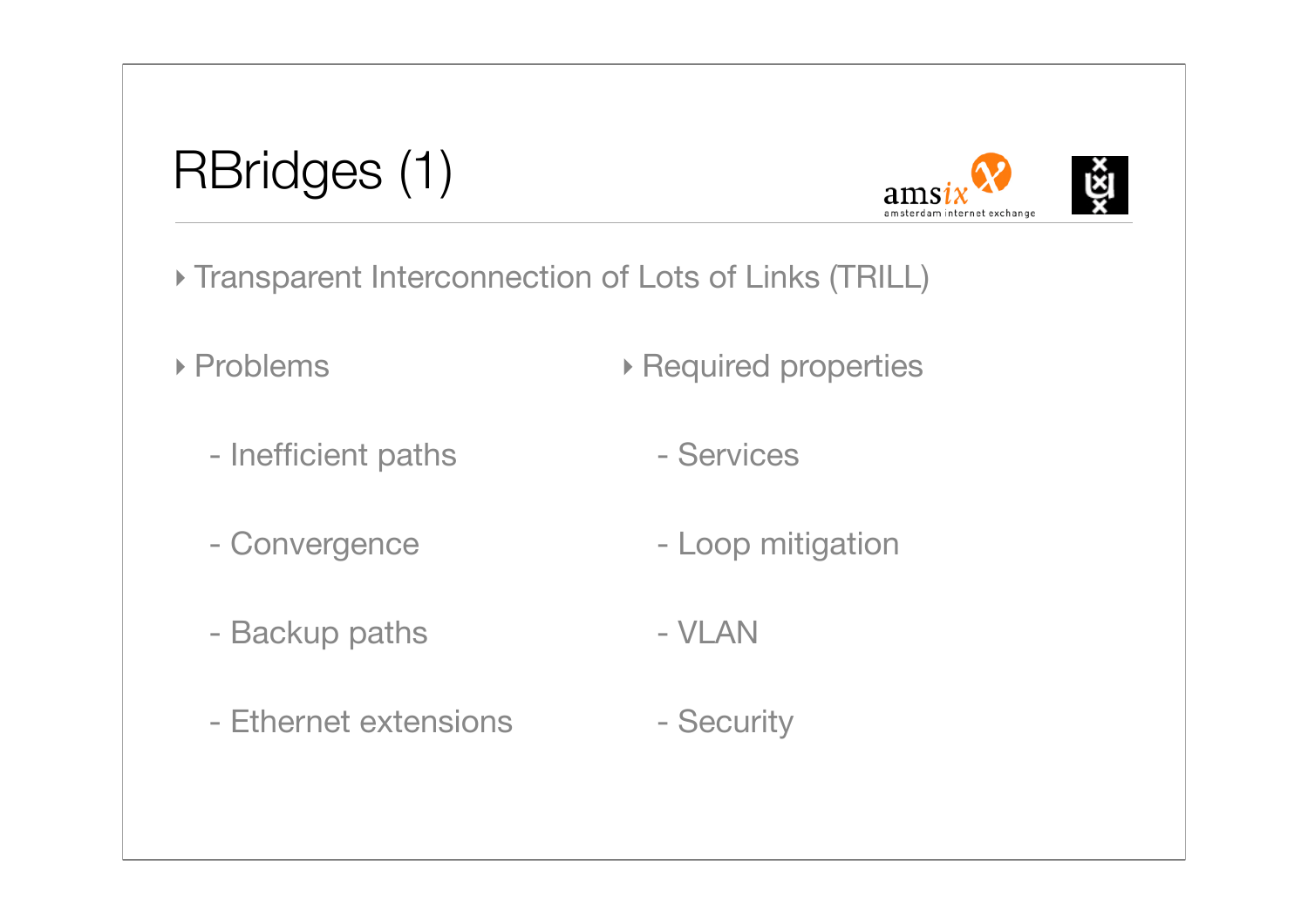## RBridges (2)





- ▶ "Routing" on layer two
- ‣ Full mesh possible
- ‣ Ethernet frame encapsulation
- ‣ Hardware or firmware
- ‣ Approximately 2 years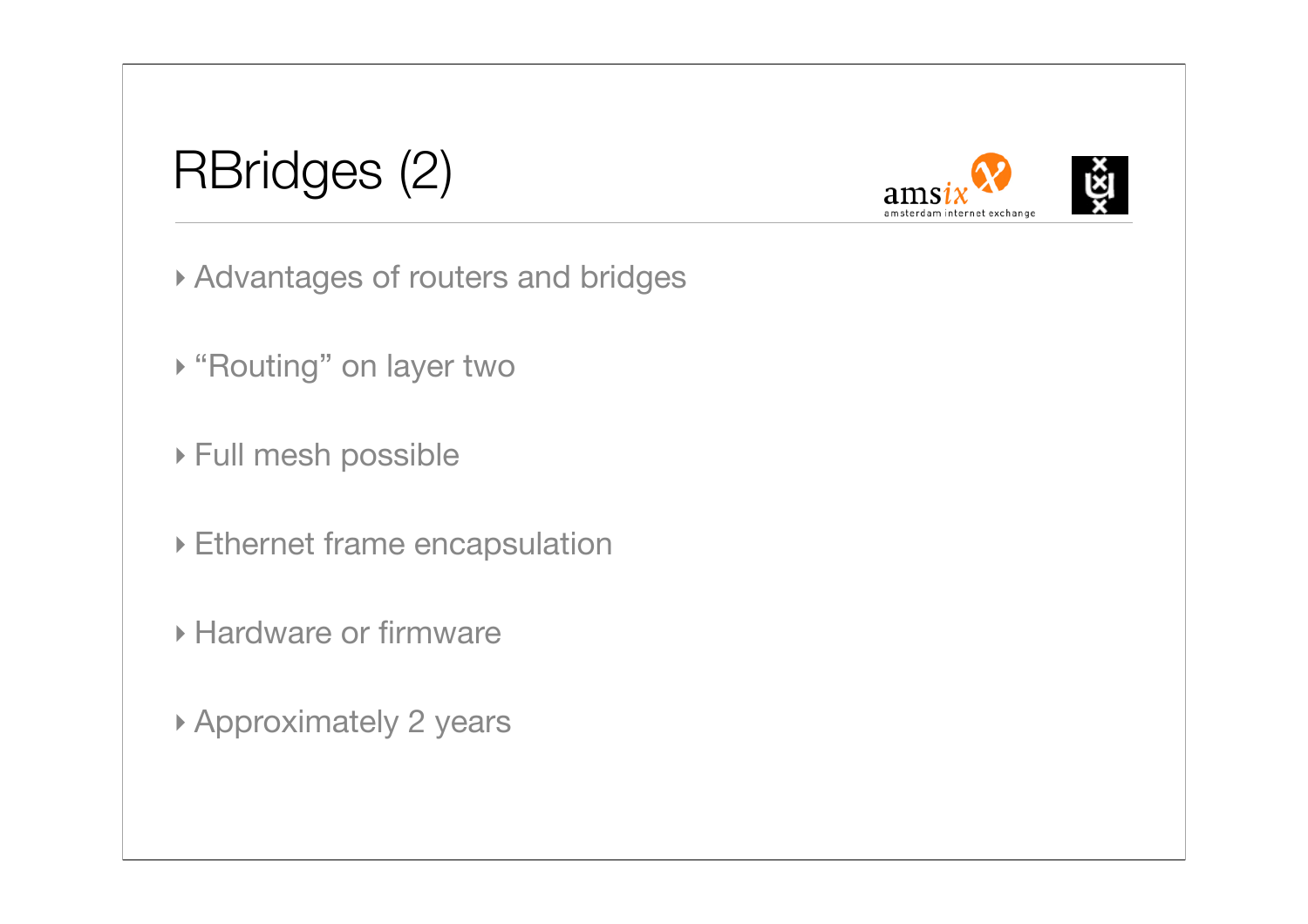## RBridges (3)





- ‣ General operations
	- Peer and topology discovery
	- Designated RBridge election
	- Ingress RBridge Tree computation
	- Link-state routing
	- Advertisements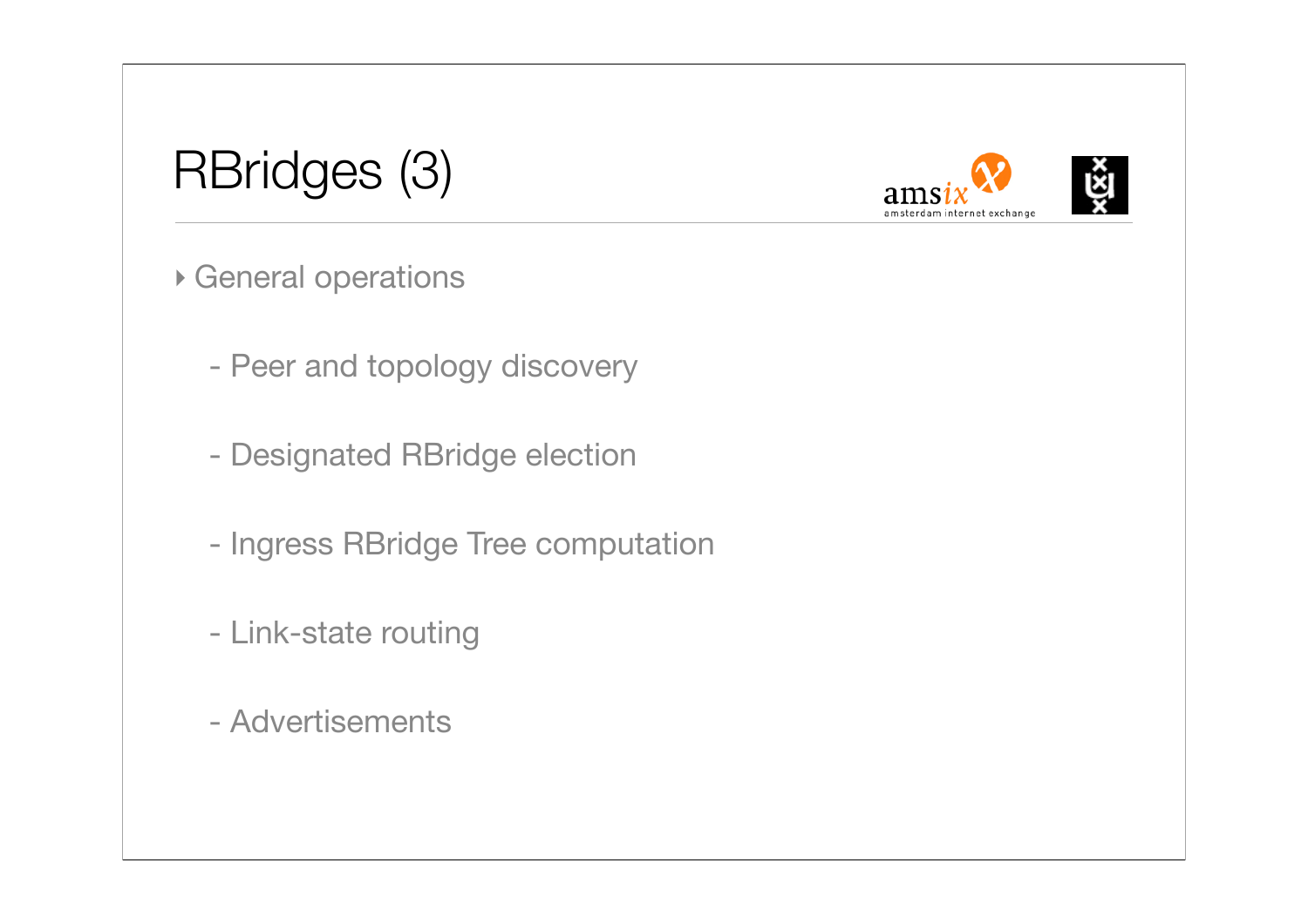| RBridges (4) |  |
|--------------|--|
|              |  |





‣ Ingress / Egress RBridge

- Encapsulation

- Decapsulation

| outer header |  |  |  | shim header                                                                            | original frame |  |
|--------------|--|--|--|----------------------------------------------------------------------------------------|----------------|--|
|              |  |  |  | DestAddr RBr.   SrcAddr RBr.   Prot. type   TTL   egress/ingress RBr.   original frame |                |  |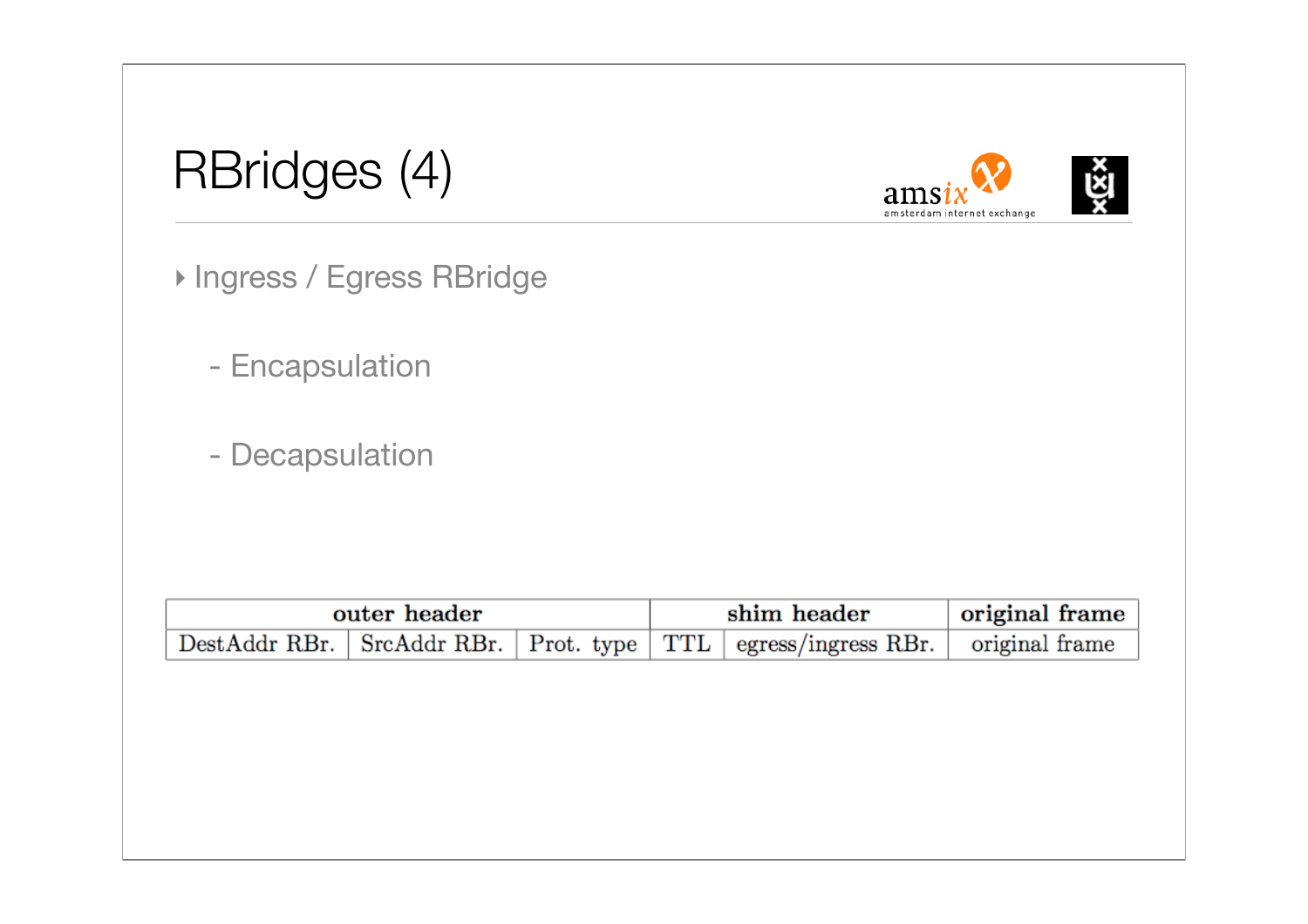#### RBridges (5)





‣ Hop-by-hop vs. edge-by-edge

#### - Different headers

- ‣ Forwarding
	- Unicast
	- Broadcast
	- Multicast



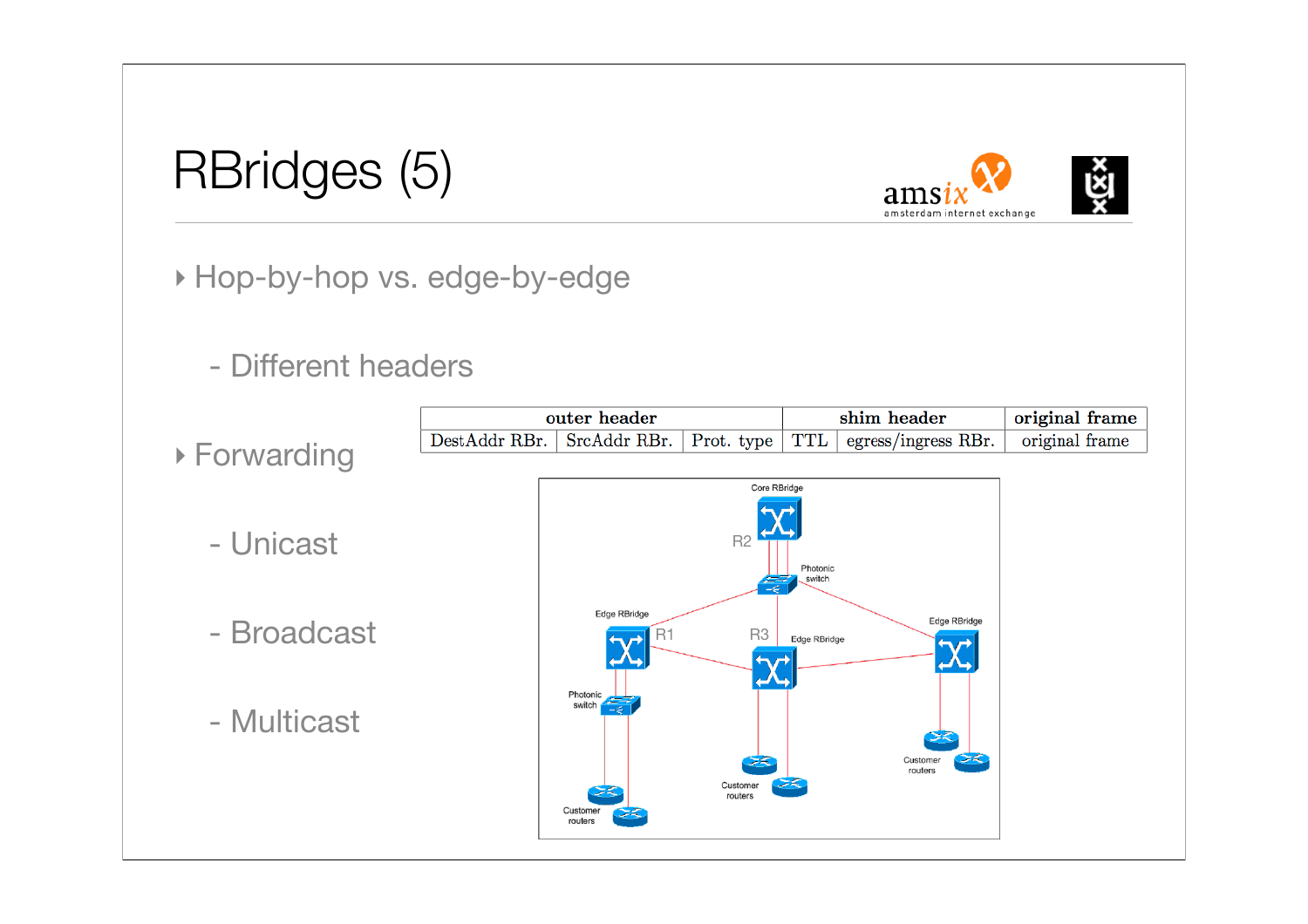## Additional solution (1)





- Secondary path
- Adding customer routing tables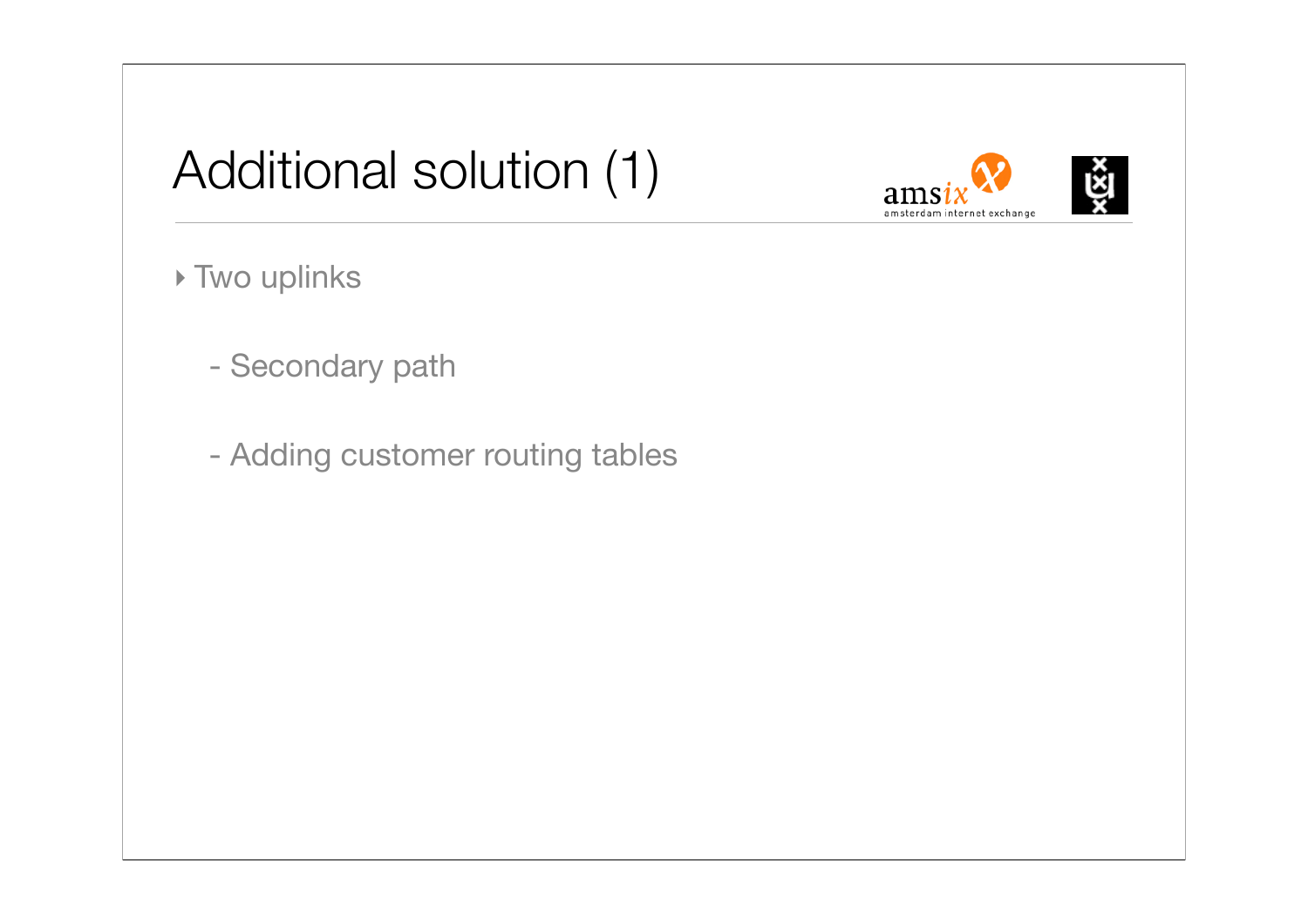### Additional solution (2)





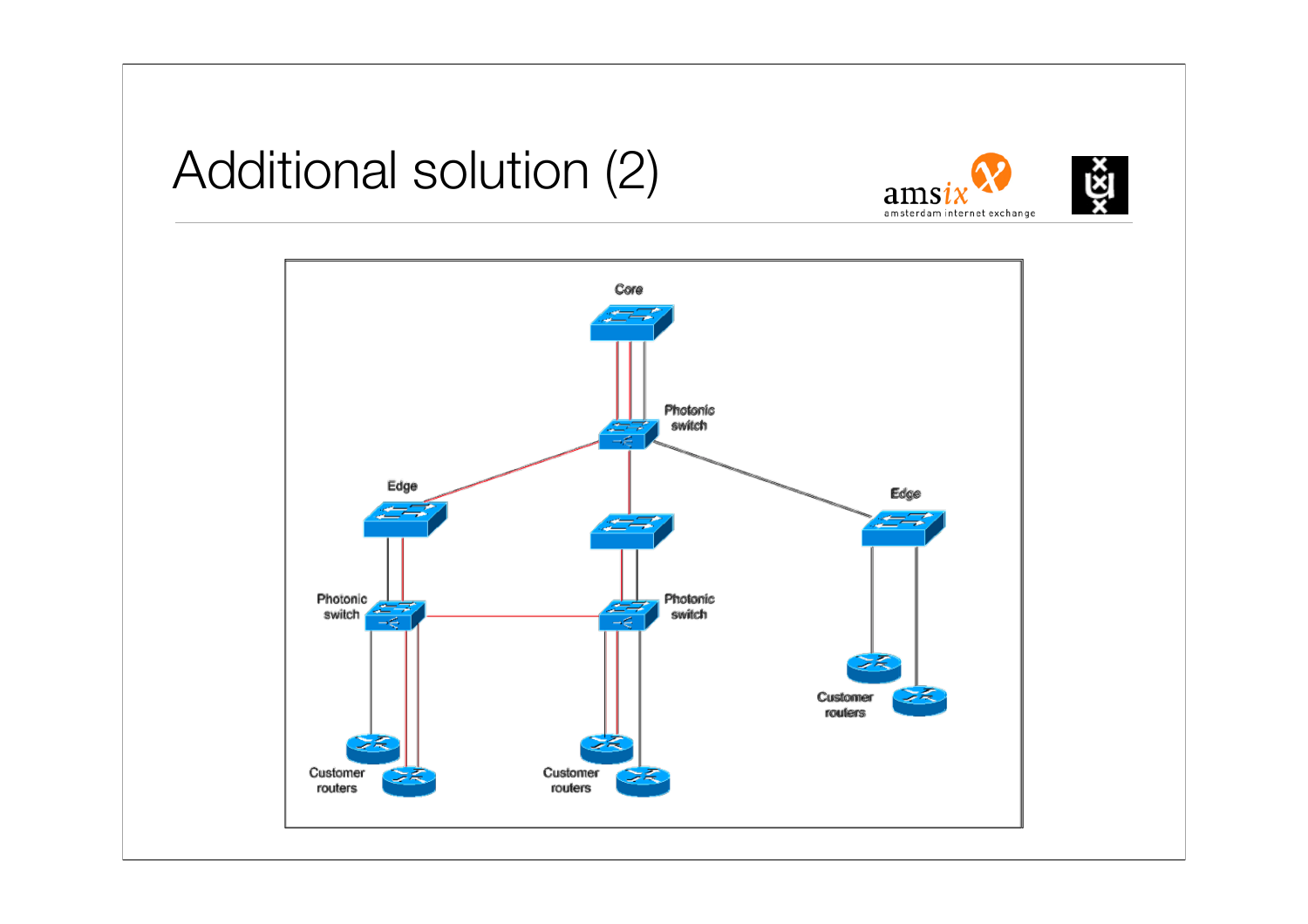



‣ Capacity problem (approx. in 1,5 year), best solution?

- 100 Gb/s capable switch ports

‣ RBridges

- Full mesh layer two topology
- Uses all paths efficiently
- No STP and VSRP needed
- 1 to 2 years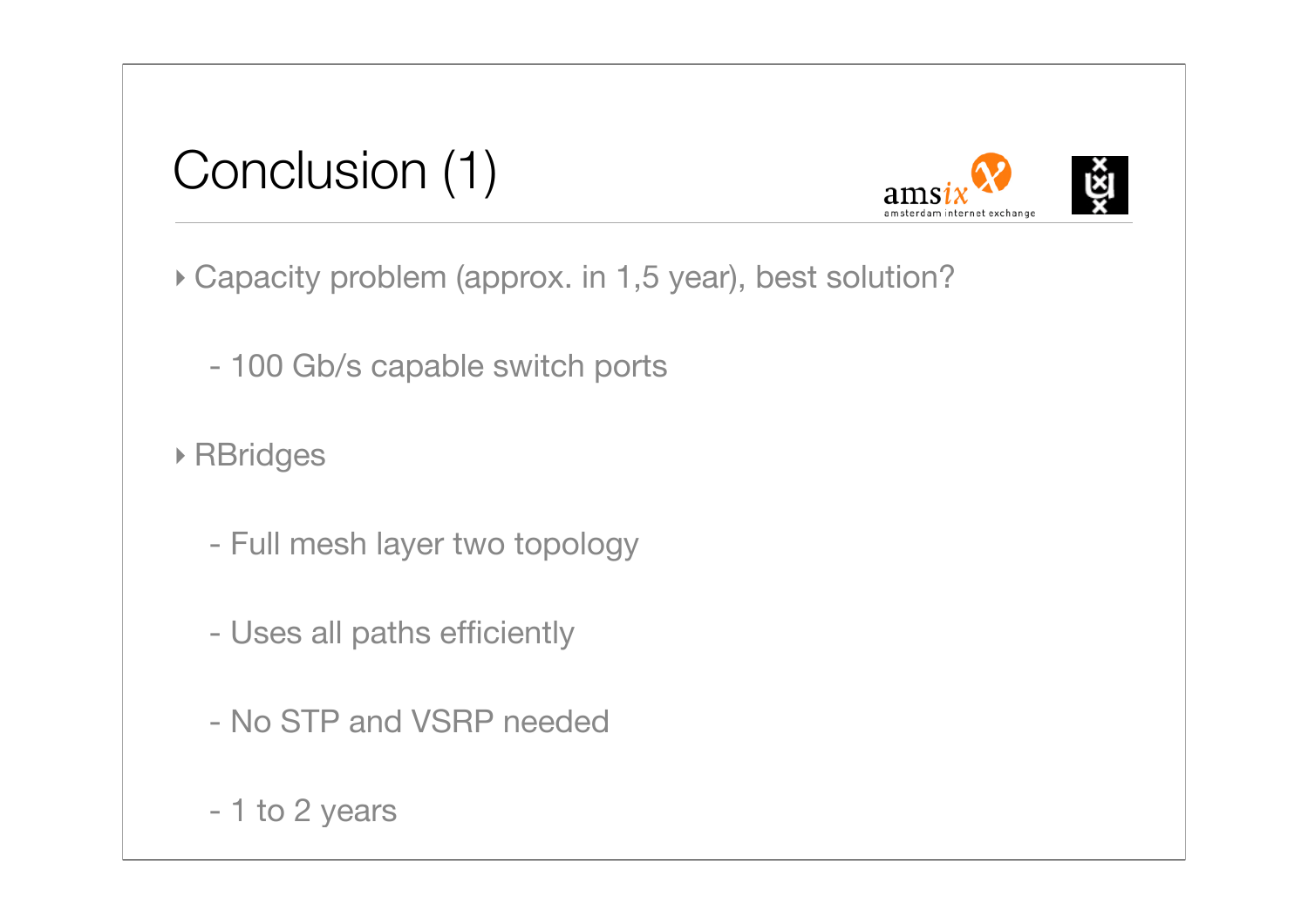



‣ Interim solution could be the use of VLANs

- Automatically configured cut-through VLANs, when specific traffic flow reaches threshold
- Control architecture takes care of the sampling, filtering, computation and triggering process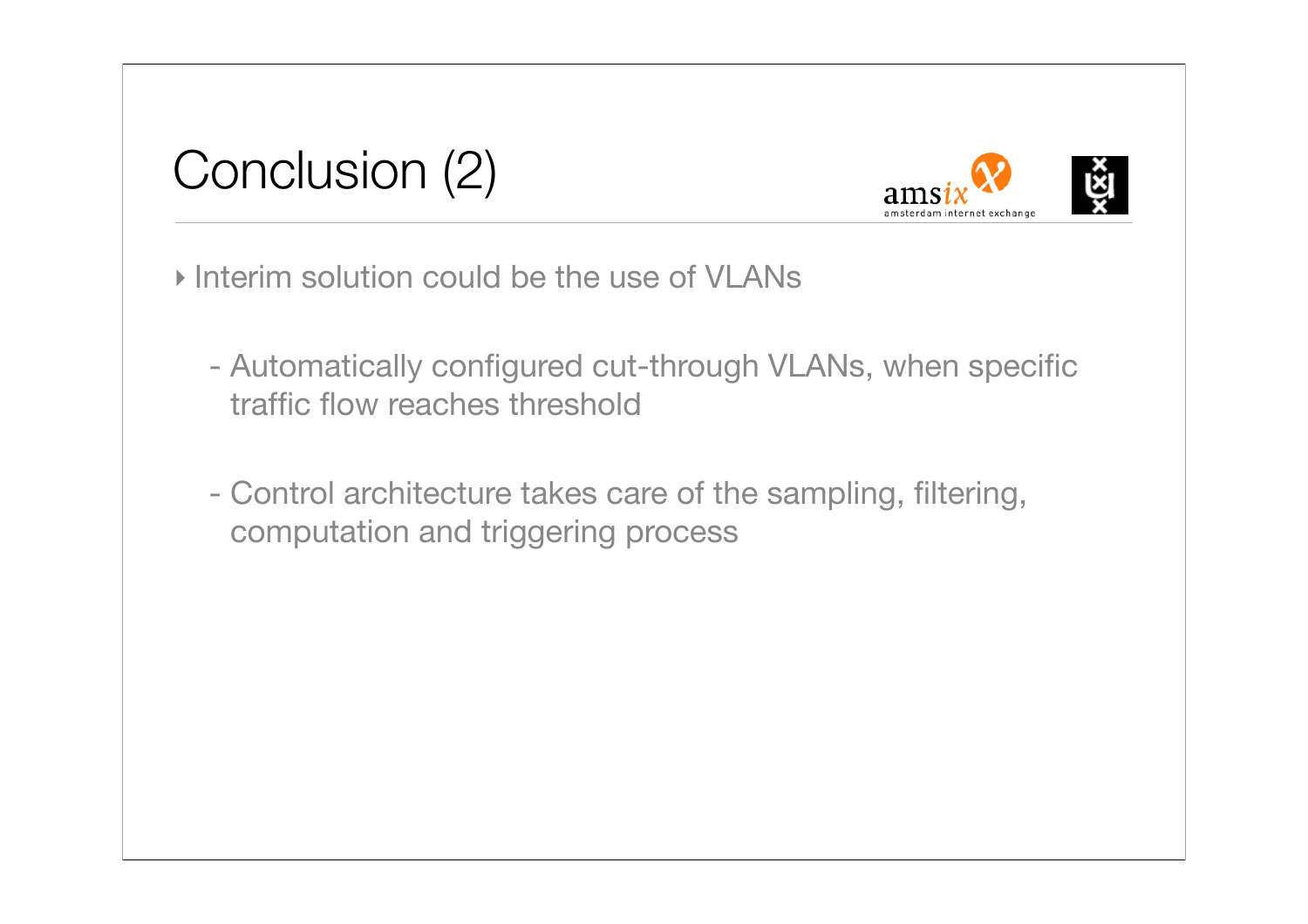#### Future



- ‣ Further research to determine thresholds
- ‣ Development software
- ‣ Build test environment
- ‣ Other technologies
	- GMPLS
		- Looks like a solution
		- No hardware support